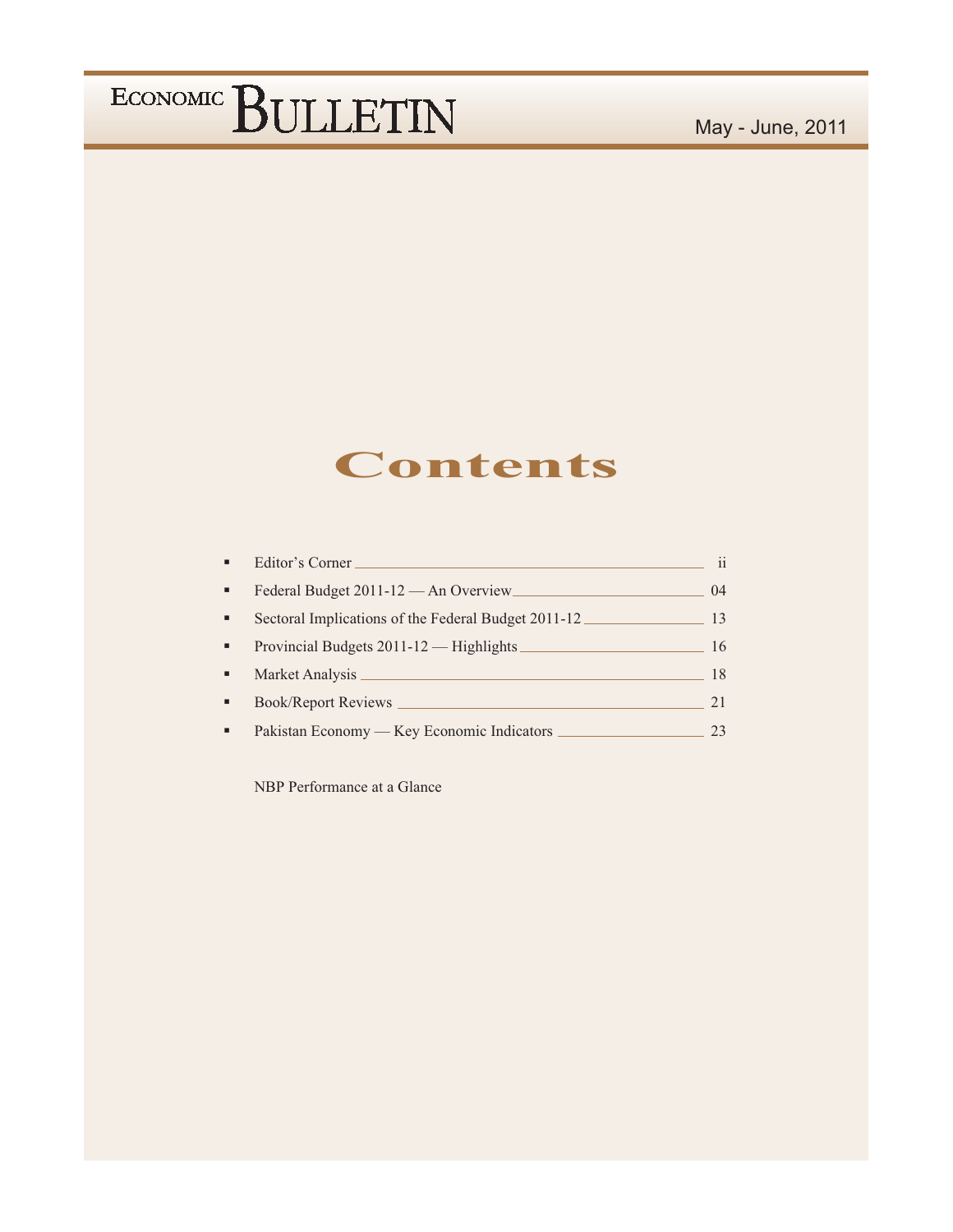### **Editor's Corner**

Dear Readers,

A key focus area of the Federal Budget 2011-12 is to achieve sustainable GDP growth of 7 percent per annum to absorb the labour force growing by over 3 percent annually in the market. In Pakistan, there has been a gradual shift to a youthful age structure due to declines in birth and death rates. Presently 64 percent of the population lies within 15-65 years of age and it will continue to rise, increasing the working age population/labour force. Currently Pakistan has a labour force of 55 million people, and is the ninth largest country in the world with respect to the size of its labour force.

Without gainful employment, large numbers are denied access to basic facilities, like proper nutritious food, water, electricity, schooling for their children, a roof over their heads or in other words, have a decent living standard. If the economy enjoys high growth rates and is able to sustain this growth over a long period, can job opportunities for the young people entering the labour market be made possible.

In the last decade, GDP growth averaged 4 percent per annum, except for FY04 and FY05 when a higher growth (7.5 percent and 9.0 percent respectively) was registered. Last four years have been immensely difficult for the domestic economy (GDP growth averaged 2.9 percent, had fallen to a low of 1.7 percent in FY09), attributable to a number of factors like, acute energy shortages, the fallout of the war on terror and volatile security situation, high inflationary pressures, rise in international crude and food prices and a commensurate increase in domestic prices and then the floods caused severe damage to infrastructure in the affected areas, washed away entire villages, destroyed agricultural lands and thousand of acres of crops.

The economy suffered the consequences. Investment has fallen, poverty has increased, investor confidence has ebbed, capital flight has taken place and there has been a considerable loss of competitiveness in manufactured exports and the overall growth of the economy has slowed down. The need to address the problems, particularly security of life and property, energy, cost of borrowing, tax, tariff and policy distortions, of governance, effectiveness of resource use, incentives for innovation and high productivity, improving the quality of public and private efforts could lay the foundations for sustained long term growth.

Total investment to GDP ratio has fallen from 22.1 percent in FY07 to 13.4 percent in FY11. This is the lowest ever investment rate in four decades. The economy has failed to direct savings into productive investments with sustained payoffs. More importantly the private sector investment witnessed significant fall and recorded the lowest ratio since 1998-99. This implies 'a significant deterioration in the job creating ability of the economy', states the Pakistan Economic Survey 2010-11.

Cut down on development expenditures, impacts public sector investment which in turn has spill over effects for private sector investment. Accompanied by low savings rate it adversely affects the employment generating ability of the economy.

A new strategy has been initiated by the government to accelerate economic growth and sustain it. The strategy addresses the constraints to investment, productivity and competitiveness. A sustained implementation of the reform strategy would increase growth rate by about 3 percent per annum. The key focus areas of the *jobs and growth strategy* as highlighted in the Finance Minister's Budget Speech are: -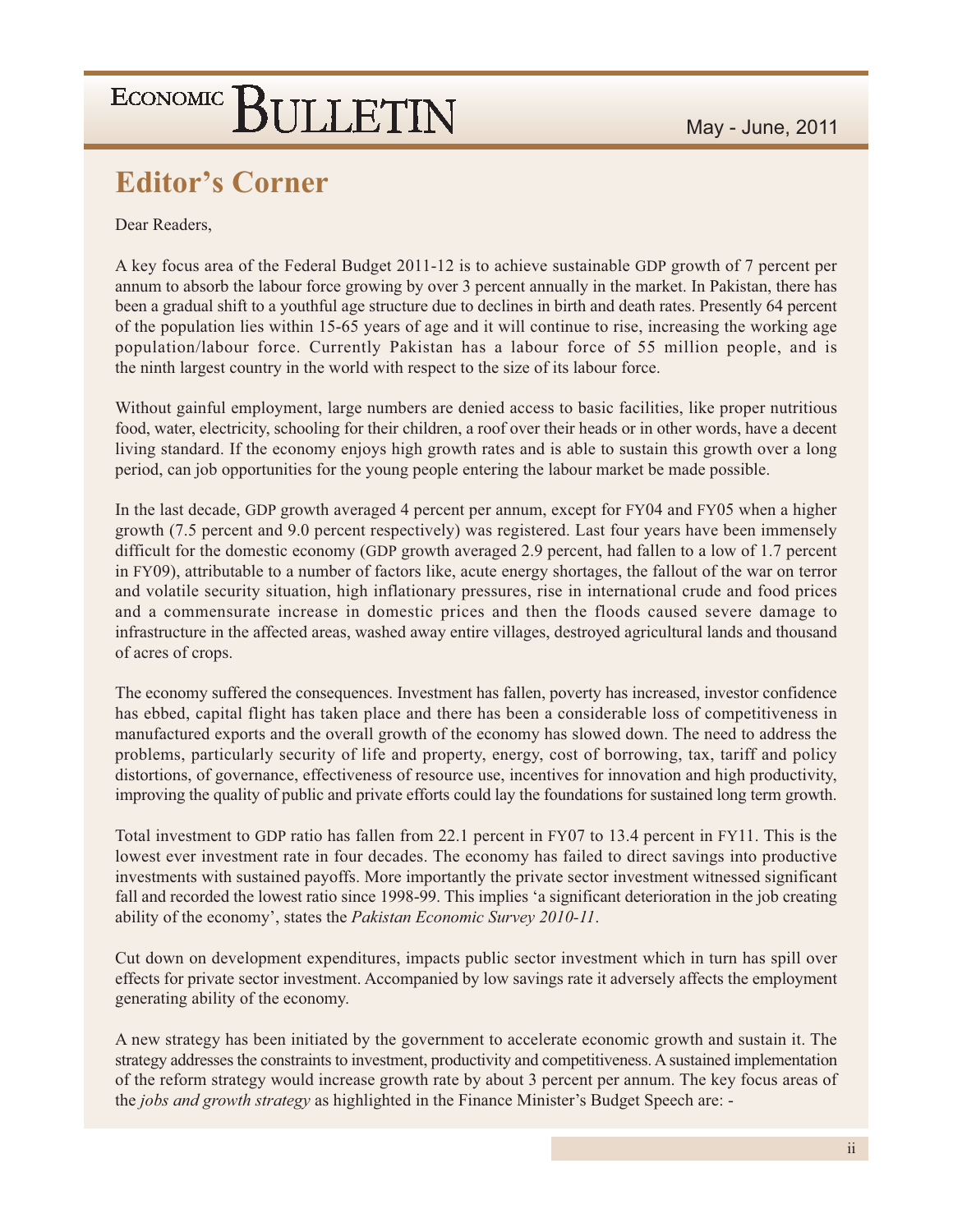- productivity improvement
- governance reforms
- performance based and professional management
- public sector enterprises reforms
- develop markets to attract private investment
- liberalize building and zoning regulations to unleash the potential of several industries and
- youth to be engaged in all aspects of the economy

The jobs and growth strategy of the Federal Budget reflects the Pakistan Planning Commission's new growth framework. The Planning Commission has prepared a report 'Pakistan: Framework for Economic Growth;' May 2011. The Report provides a strategy that seeks accelerated and sustained growth. It is a strategy which recognizes the resource constraints that the economy faces and therefore, focuses on productivity, innovation, issues of economic governance, strengthening of institutions such as the civil service, legal and judicial framework, the taxation system, human resources, improving the functioning of domestic markets, reform of the restrictive zoning laws, which have impeded the growth of domestic commerce and hampered the role of cities as generators of economic growth. Special programmes to be initiated for support of the youth.

This new strategy alongwith a more efficient role of the government where it performs regulatory functions, and provides the basic infrastructure would help transform Pakistan economy into a competitive, fast growing economy which will be able to create sufficient employment opportunities for all workseekers in a growing labour force.

Past policies have not been able to sustain high growth. Growing young population is adding to the labour force, and if economic growth cannot be accelerated to over 7 percent per annum, on a sustained basis, a large part of the labour force will not find employment, thus giving rise to numerous socioeconomic issues. Accelerating the economic growth rate and sustaining it at a high rate over a period of time, must therefore, be treated as a national priority.

Ayesha Mahm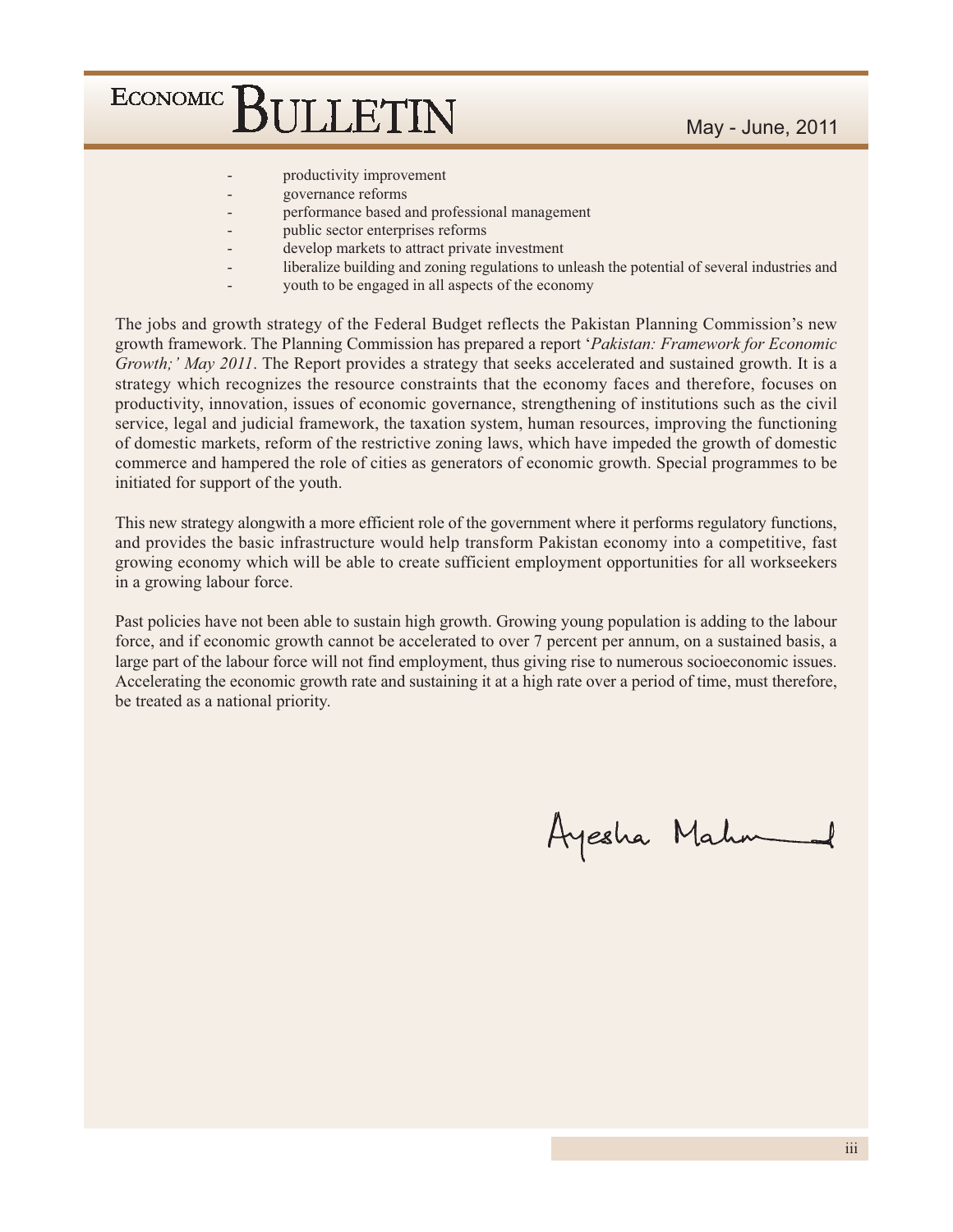### Federal Budget 2011-12 - An Overview

Trade

deficit

narrows

#### Economic Review

Difficult time for the economy

Growth

declines

Times have been difficult for the Pakistan economy. The economy remains hampered by relentless power and gas shortages, inflationary pressures persist, energy subsidies continue to remain high, little effort has been made to widen the tax base and the tax GDP ratio continues to hover at around 9 percent, reliance on bank borrowings for financing the budget deficit continues to be a cause of concern, a continued difficult security situation, and breakdown of law& order is undermining investor confidence and encouraging capital flight. Severe floods that devastated the economy have contributed to the economic difficulties, deepening the economic crisis. The floods displaced millions of people, and caused severe damage to economic assets. Rise in international crude oil and commodity prices impacted domestic inflation. These are some of the major challenges facing the policy makers.

Owing to these factors, the overall GDP growth declined to 2.4 percent in FY11, compared to the target of 4.5 percent estimated initially. The growth in the agricultural sector is estimated at 1.2 percent, against a growth target of 3.8 percent. Major crops, which account for 31 percent of agricultural sector registered a negative growth for the second consecutive year; 4.0 percent against 2.4 percent a year earlier. The unprecedented floods had destroyed two major crops, rice and cotton. Minor crops grew by 4.8 percent as against declines in the previous two years. The livestock sector also slowed down.

The large scale manufacturing sector has suffered because of severe energy shortages and electricity tariff hike leading to cost escalation. It grew by 1 percent in FY11 against nearly 5 percent in FY10. The construction sector showed a 21 percent fall in its activity during the year and dragged the overall performance of the industrial sector to a negative 0.1 percent, against a 8.3 percent growth in FY10. The services sector performed well, as it grew by 4.1 percent in FY11 compared to 2.9 percent in FY10.

Domestic security challenges, the law & order situation and the acute energy shortages have had a knock-on effect on investment inflows and market confidence. With an inhospitable economic environment for growth and Investment investment, total investment as percentage of declines GDP declined to 13.4 percent in FY11 against 22.5 percent in FY07. Domestic savings rate has fallen to 9.5 percent and national savings to 13.8 percent, against corresponding figures of 15.6 percent and 17.4 percent respectively in FY2009-10.

> Consistent with the declining trend of overall investment, inflow of foreign private investment is estimated to have declined to \$1.9 billion in FY11 against \$2.74 billion in FY10. There was a marked decline in inflows from western Europe and from the US. Inflows from developing countries increased, particularly from countries in Asia.

The inflation rate as measured by the changes in Consumer Price Index is estimated at 14 CPI higher percent in FY11, as against 11.7 percent in FY10. Food inflation was higher at 18.0 percent and non-food at 10.5 percent, against

12.5 percent and 11.1 percent in FY10.

In the outgoing fiscal year (FY10) there was a narrowing of the trade deficit, while remittances showed an increase. The trade deficit is provisionally estimated to have declined to \$10.2 billion against \$11.5 billion in FY10, as exports grew by 29.4 percent to \$25.46 billion and imports showed an increase of 14.2 percent to \$35.64 billion. Meanwhile, home remittances grew by 25.8 percent to \$11.2 billion in FY11 against \$8.9 billion a year earlier.

Pakistan's public debt (domestic currency and foreign currency debt) stood at Rs10,020 billion by the third quarter of FY11. There has been a sharp rise in the local currency component of public debt, primarily because of slower disbursement from bilateral and multilateral donors and higher than budgeted fiscal deficit.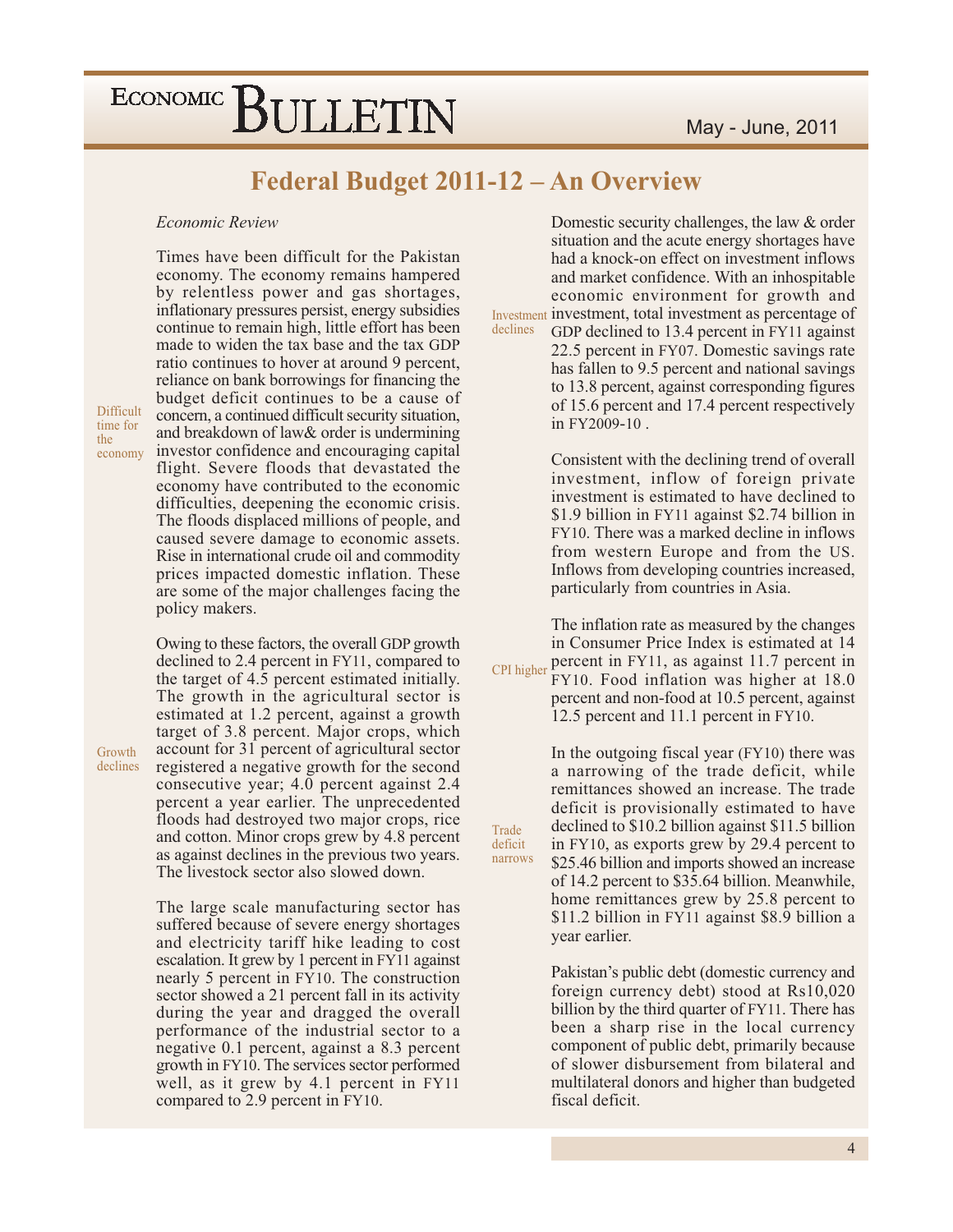#### **Box**

### **Economy 2010-11 Highlights**

The outgoing fiscal year was a challenging year for Pakistan as it witnessed massive floods which caused damages estimated at \$10 billion to the economy, creating huge losses to standing crops and livestock sector, physical infrastructure and GDP. Oil prices shot to \$125 a barrel, inflationary pressures persisted, energy shortages played havoc with the economy, law and order situation worsened and the security challenges intensified.

The Economic Survey 2010-11 has been released. We give below highlights from the Report: -

#### Growth Trends

- The floods affected the growth targets. Real GDP grew by 2.4 percent compared to 3.8 percent in the previous year.
- The agricultural sector showed a growth of 2.1 percent against a target of 3.8 percent for the year. Floods affected rice and cotton output. Major crops showed a decline of 4.0 percent, while minor crops grew by 4.8 percent.
- Law and order, power outages and rising cost of production affected the growth of the manufacturing sector. The sector showed an expansion of 3 percent, compared to 5.5 percent the previous year. Large scale manufacturing however, grew by 1 percent against 4.9 percent a year earlier.
- The services sector grew by 4.1 percent compared with 2.9 percent a year earlier.

#### **Investment and Savings**

- Total investment declined to 13.4 percent of GDP compared to 15.4 percent in FY10. Cuts on development expenditure has resulted in a fall of public sector investment to GDP ratio from 5.6 percent in 2006-07 to 3.3 percent in 2010-11.
- Domestic savings have hovered at slightly over 9 percent of GDP for the last three years. In FY11 it was 9.5 percent against 18.1 percent in 2001-02.
- Inflow of foreign private investment declined to \$1760.5 million during July-May FY11, against \$2520.4 million during the corresponding period of FY10. Both its constituents foreign direct investment and portfolio investment fell. The former from \$1981.0 million to \$1392.3 million and the later from \$539.4 million to \$368.2 million in the corresponding period.

#### Inflation

- Inflation as measured by changes in Consumer Price Index (CPI) grew by 13.9 percent, against 11.7 percent a year earlier. Food inflation rose by 18 percent over 12.5 percent in FY10, while non-food prices declined to 10.5 percent compared with 11.1 percent in the corresponding period.
- Core inflation (non-food-non-energy) decreased to 9.7 percent in FY11 compared with 11.0 percent in FY10.

#### **Fiscal and Monetary Developments**

- During the fiscal year, the 7th NFC award was announced, and the distribution of funds has been made on the basis of multiple criteria — population, poverty and backwardness, revenue collection/generation and inverse population density.
- Tax policy measures were announced during the year to generate additional revenue of Rs53 billion during the last quarter of the year.
- Economic and financial reforms were undertaken during the year, which included an austerity plan, restructuring of public sector enterprises and power sector reforms.
- Pakistan's tax GDP ratio at 9.2 percent is the lowest in the region.
- Some initiatives have been announced to raise the tax-GDP ratio to 13-15 percent during the next five years.
- Fiscal deficit target of 4 percent was fixed for 2010-11. However, it is estimated to be higher at around 5.0-5.5 percent.
- Tax collection by the FBR was targeted at Rs1667 billion for **FY11**.
- Government borrowing from the banking system for budgetary support increased to Rs472.2 billion in FY11 (July-April) against Rs361.8 billion a year ago. Credit to private sector enterprises registered a sharp decline from Rs72.5 billion to Rs26.7 billion in the same period.
- Credit availed by private sector in FY11 (July-April) was Rs156.7 billion compared to Rs144.2 billion in the corresponding period a year earlier.
- The banking sector witnessed a sharp growth in non-performing loans. NPLs reached Rs548 billion during July-December 2011.

#### **Balance of Payments**

- During July-May 2010-11, exports are provisionally estimated at \$22.78 billion, and imports at \$32.17 billion, resulting in a trade deficit of \$9.40 billion.
- Exports remained concentrated in few items like cotton manufactures, leather and rice, which accounted for 66.3 percent in total exports. The concentration of exports is changing but at a painfully slower rate states the Economic Survey. The share of other exports increased to 33.7 percent.
- The increase in import bill is primarily because of an increase in international oil and commodity prices.
- During July-April 2010-11, the current account deficit turned to surplus of \$748 million from a deficit of \$3.45 billion in the comparable period of the preceding year.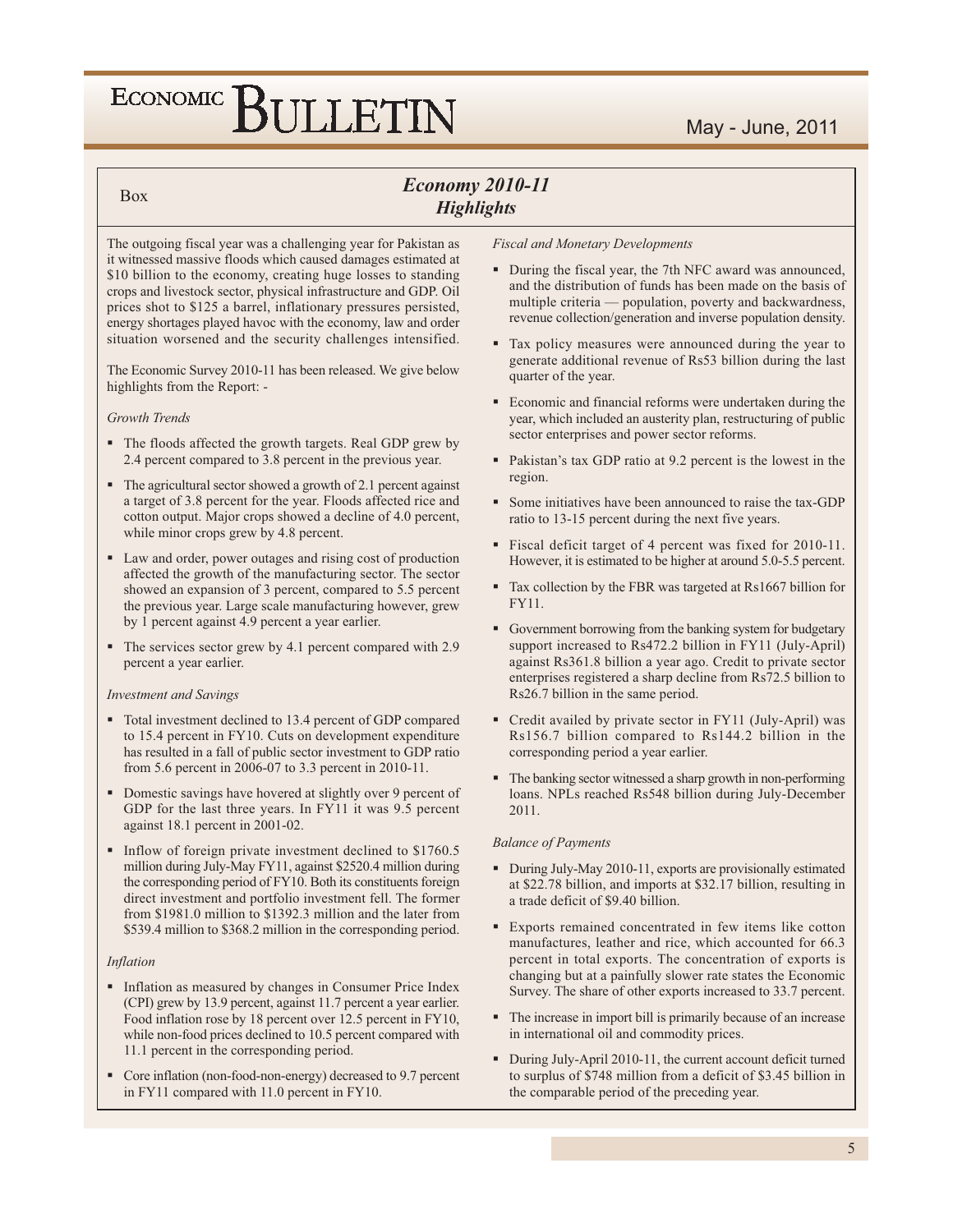#### May - June, 2011

- Workers' remittances have risen to \$11.2 billion FY11, an increase of 25.8 percent over previous year's remittances of \$8.90 billion.
- Pakistan's foreign exchange reserves increased to \$17.1 billion by end April 2011.

#### Energy

- Pakistan has been facing an unprecedented energy crisis for the past few years as the demand and supply gap widens. Its current energy demand far exceeds its indigenous supplies.
- There has been some change in the energy consumption mix during the last few years. While consumption of gas has increased, the share of oil has declined.
- Cement manufacturing plants have switched over to coal from furnace oil.
- Some positive initiatives have been taken to harness the huge coal reserves of Thar.
- Alternative sources of energy are being developed to meet the growing demand.

#### **Telecom Sector**

- Total teledensity reached 65.2 percent by end December 2010.
- Cellular industry has a 94.6 percent share in total telecom teledensity, followed by fixed line 2.9 percent and wired line 2.5 percent.
- Total mobile subscribers at end December 2010 crossed the  $102$  million mark
- During the last five years telecom sector invested \$11.6 billion in all segments of the sector. In FY10 the sector invested \$1.13 billion, which is \$508 million less than the previous vear.
- The sector attracted \$6.3 billion of foreign direct investment in the last five years.
- In 2009-10, telecom sector contributed Rs109.1 billion to the national exchequer in the form of taxes, license fees and other duties.

#### **Public Debt**

- Total public debt increased to Rs10,020 billion in the first nine months of FY11 against Rs8935 billion in FY10. The structure of public debt has changed over the years.
- Public debt to GDP ratio declined to 55.5 percent during July-March 2010-11, against 60.2 percent in FY10.
- Total external debt and liabilities stood at \$59.5 billion at end March 2011
- Servicing of external debt and liabilities had risen to \$7.8 billion during July-March 2010-11.

• Total domestic debt has risen to Rs5462.2 billion in FY11, a 17.3 percent increase over Rs4658.3 billion in FY10. In relation to GDP the domestic debt stood at 30.2 percent.

#### Capital Market

- Aggregate market capitalization stood at Rs314 billion by end March 2011.
- Total of 638 companies were listed at KSE end March 2011, with total listed capital of Rs920 billion.
- Investment in capital market during the period July-March FY10 by foreign investors showed an inflow of \$301.5 million.

#### Targets 2011-12

- The Annual Plan aims at GDP growth of 4.2 percent, with agriculture growing by 3.4 percent, manufacturing 3.1 percent and services by 5.0 percent.
- Major crops are targeted to grow by 3 percent, minor crops 2 percent, livestock 4 percent, fishery 2 percent and forestry will register a decline of 1 percent.
- Industrial sector is expected to grow at 3.1 percent, with projected contributions of mining and quarrying 1 percent, manufacturing 3.7 percent, construction 2.5 percent, and electricity, gas and water supply 1 percent.
- Investment to GDP ratio is projected at 13.8 percent, whereas national savings is projected at 13.2 percent.
- Exports are projected to grow to \$25.8 billion, while imports are projected to increase to \$38.1 billion. Hence the trade account is projected to be in deficit by \$12.3 billion.
- The current account is targeted to be in deficit by \$1.4 billion.
- Gross reserves of SBP are likely to be around \$15.0 billion.
- Inflation as measured by CPI is expected to grow by 12 percent.
- Workers' remittances are targeted at \$12 billion.
- During 2011-12, the peak power sector demand is expected to increase to approximately 21,000MW.
- Power sector reforms and restructuring will continue.
- Total investment cost is around \$21 billion during 2011–15, which will add around 11,058MW of electricity.
- Crude oil production is expected to increase to 69,000 bpd.
- It is envisaged that CNG use for transport will be expanded to around 300 mmcfd.
- A comprehensive energy policy document has been assigned top priority.
- Poverty related expenditures are expected to increase in FY11 to Rs1534 billion (7.2% of GDP) against an estimated Rs1326 billion (7.3% of GDP) in FY2010-11.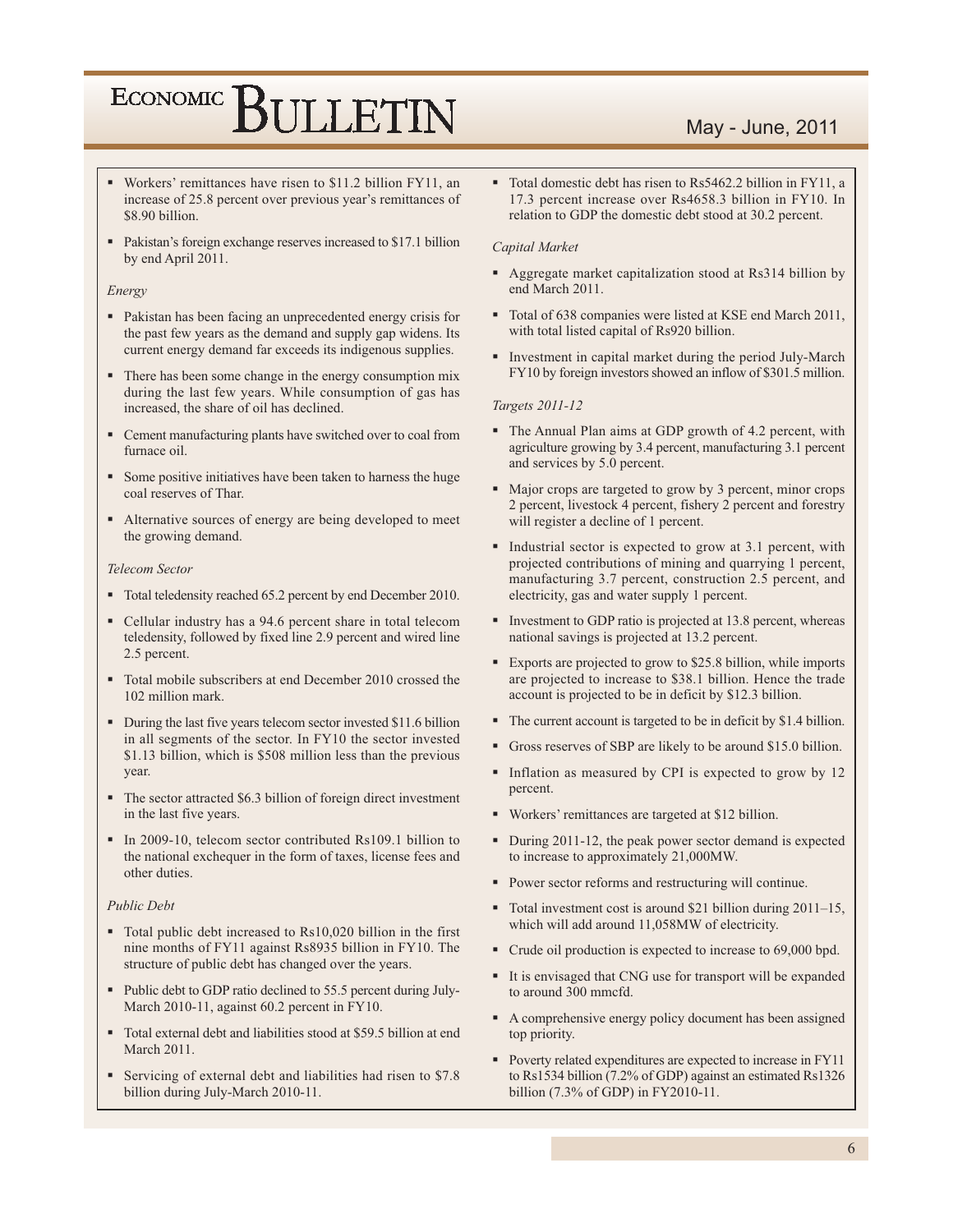Revenue collection remained weak throughout the year. Since external financing remained below expectations, the burden of financing the budget deficit fell on domestic sources (bank and non-bank). Outstanding domestic debt reached  $Rs5,463$  billion  $(30.2\%$  of estimated GDP for FY11) by end March 2011, which is Rs809 billion higher than at the end of FY10. Rising domestic debt is fueling concerns about government debt management.

The Federal Budget 2011-12 has a total budgetary outlay (expenditure) of Rs2.77 trillion, 14 percent higher from the original budget estimates of Rs2.42 trillion. Revised expenditure figures are placed at Rs2.56 trillion. In FY11, revised estimates for current expenditure show it to be higher by 15 percent at Rs2.3 billion over the budgeted figure, while development expenditure was slashed ture higher, by 32.4 percent to Rs196 billion. Other development expenditure outside the PSDP was budgeted at Rs123.5 billion, but revised estimates place it at a much smaller figure of Rs45.5 billion. This was primarily because of zero expenditure under relief, rehabilitation reconstruction & security of IDPs against a budgeted figure of Rs45 billion. Under Benazir Income Support Programme, Rs35 billion was spent against budgeted Rs50 billion.

> Current expenditures have overshot in recent years. In FY11, it exceeded the budgeted amount of Rs1997.9 billion by 15 percent. This was primarily because of higher interest payments, grants and transfers and subsidies which rose more than three times the budgeted figure. For FY12 current expenditure is budgeted at Rs2.3 trillion, 1 percent higher over revised estimates of FY11.

Servicing of foreign and domestic debt and foreign loan repayments consumed 52 percent of the allocation for general public service. Servicing Total debt servicing consumed 37 percent of the current expenditure outlay and for FY12 it is expected to be higher at 45 percent. Foreign loan repayment has been budgeted at Rs243.2 billion in FY12, as Pakistan starts with the repayment of IMF SBA loans.

> The quantum of subsidies rose in FY11 to 2.2 percent of GDP as against 1.5 percent in the

#### May - June, 2011

budget estimates for the year. Total subsidies budgeted at Rs126.7 billion rose by over three times to end the year at Rs395.8 billion. WAPDA/PEPCO received Rs295.8 billion, against a budgeted amount of Rs84 billion, KESC was given Rs47.3 billion against Rs3.3 billion budgeted for FY11.

| Subsidies |  |
|-----------|--|

|                                     |               |         | (Rs Bn)         |
|-------------------------------------|---------------|---------|-----------------|
|                                     | <b>Budget</b> | Revised | Budget          |
|                                     | 2010-11       |         | 2010-11 2011-12 |
| Subsidy to WAPDA/PEPCO              | 84            | 295.8   | 122.7           |
| Inter-disco tariff differential     | 30            | 238.8   | 50.0            |
| Subsidy to KESC                     | 3.3           | 47.3    | 246             |
| KESC to pick up tariff differential | 2.0           | 46.0    | 24.0            |
| Subsidy to Others                   | 15.1          | 28.4    | 13.1            |
| R&D Support to Textile Sector       | $\theta$      | 7.5     | $\theta$        |
| TCP for import of urea fertilizer   | $\Omega$      | 4.0     | $\Omega$        |

Source: Budget in Brief 2011-12, Government of Pakistan

For FY12 subsidy has been reduced to Rs166 billion  $(0.8\%$  GDP). Power sector subsidies would be reduced to Rs147 billion from Rs343 **Subsidies** billion in the outgoing fiscal year. The reduced government has completely eliminated subsidies for manufacture and import of fertilizer and textile (R&D Support).

to be

new

In FY11, the size of the Federal Public Sector Development Programme (PSDP) was slashed by Rs94 billion, reducing it to Rs196 billion, against the budgeted size of Rs290 billion. Allocation for the PSDP has been increased to Rs300 billion in FY12, 53 percent higher over last year's revised estimates. Including provincial development programme of Rs430 billion, the total outlay is Rs730 billion for FY12 versus Rs462 billion in FY11, a growth of 58 percent.

The Annual Plan 2011-12 states, the Federal **PSDP** PSDP has been developed in line with the new reflects growth strategy, which focuses on innovation, institutional reforms, and entrepreneurship as growth opposed to the hardware (physical strategy infrastructure) approach to growth.

> In view of the resource constraints, PSDP focuses on completion of projects, development of infrastructure, especially overcoming energy shortages, development

expendi-**PSDP** lower

of debt

higher

Current

Rising

debt

domestic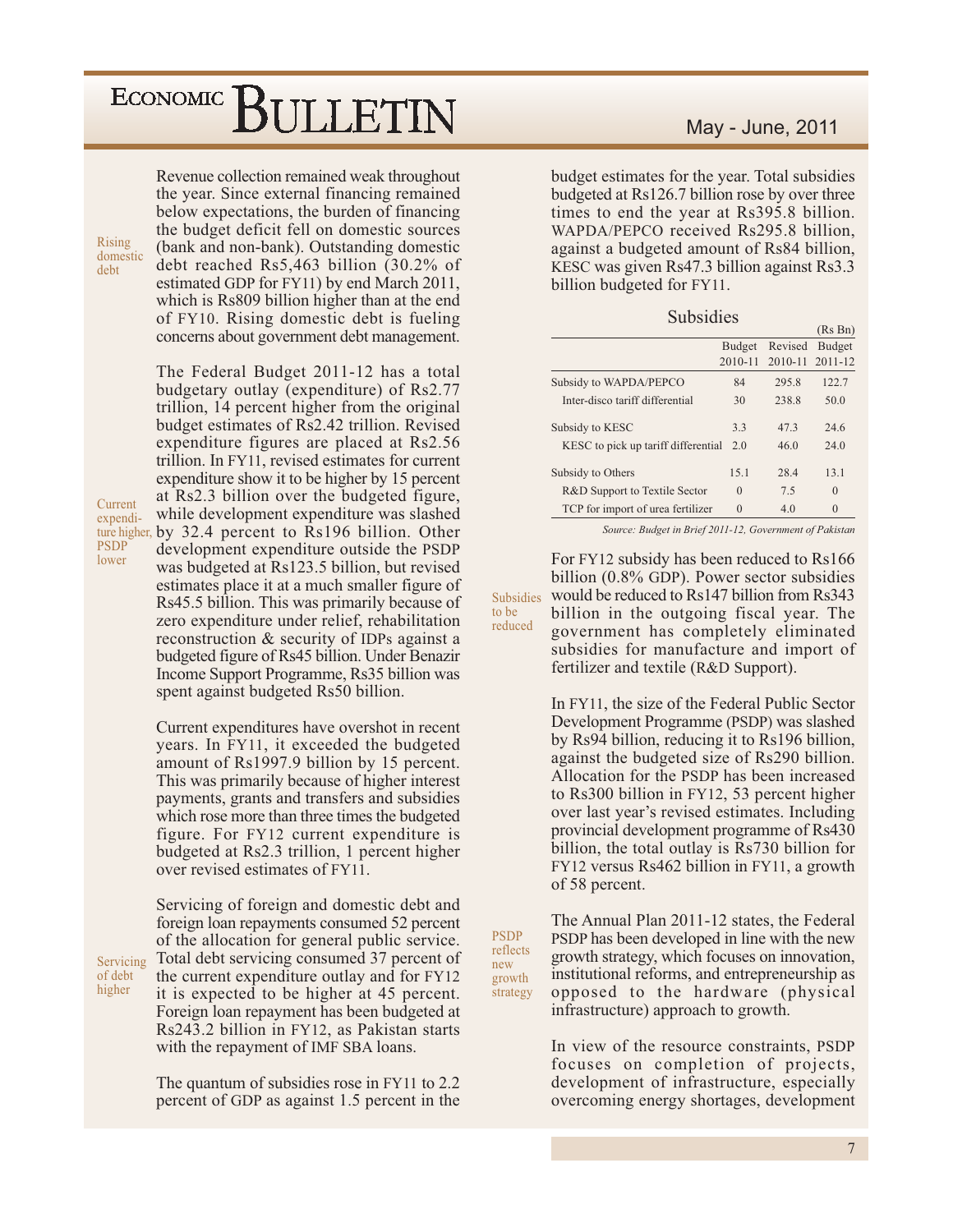## ECONOMIC BIJLETIN

of social sectors despite devolution of these sectors to the provinces. Water sector receives priority, where focus is on irrigation, drainage, flood control/reconstruction and enhancing capacity of storage. Major projects of this sector are: raising of Mangla Dam, Gomal and Satpara Dams, Kachi and Rainee and Pat Feeder Canals etc.

For water and power sector projects an allocation of Rs36 billion has been made, for planning and development Rs32 billion, for Pakistan Atomic Energy Commission Rs22 billion, Railways Rs15 billion, and Higher Education Commission Rs14 billion.

#### Revenue Receipts

Revenue

Revised estimates for 2010-11 show that gross revenue receipts were smaller by 7.3 percent over the budgeted figure of Rs2.41 trillion. This is attributable to lower tax and non-tax revenue collection during the falls short year. Budget documents for FY2011-12 show of targets that revised tax revenue figures for FY11 were smaller against the target of Rs1.8 billion by 5.6 percent, while non-tax revenues were lower by 12 percent against the target of Rs632 billion.

> The targets set at the beginning of the fiscal year, were linked with the growth in the economy, on the assumption that growth in revenue collection would correspond with the growth in the economy. GDP was targeted to grow by 4.5 percent during the year and manufacturing by 4.7 percent. Tax base was assumed to increase accordingly. However, the economy faced the problems of energy shortages, circular debt in the power sector, loss making public entities and later the heavy losses inflicted by the floods. As all sectors of the economy suffered, shortfalls in sectoral targets were registered.

> As resource mobilisation is linked with the performance of macroeconomic indicators, and when the later turned negative, revenue targets had to be revised down.

> Tax-wise details show that in case of direct taxes, there was a decline in income tax

#### May - June, 2011

collections. All indirect taxes also showed falls and as such the total indirect taxes were short of the budgeted figure of Rs1.12 trillion by 6.1 percent.

**Revenue Receipts** 

|                                                      |               | ~۳ ∙۰                           | $(Rs\ Bn)$    |
|------------------------------------------------------|---------------|---------------------------------|---------------|
|                                                      |               | 2010-11                         | 2011-12       |
|                                                      | <b>Budget</b> | Revised                         | <b>Budget</b> |
| A. Tax Revenue*                                      | 1778.7        | 1679.4                          | 2074.2        |
| <b>Direct Taxes</b>                                  | 657.7         | 626.9                           | 743.6         |
| Income                                               | 633.0         | 602.5                           | 718.6         |
| Workers' Welfare Fund                                | 20.0          | 20.0                            | 25.0          |
| Capital Value Tax                                    | 4.7           | 4.4                             | $\theta$      |
| <b>Indirect Taxes</b>                                | 1121.0        | 1052.5                          | 1330.6        |
| <b>Customs Duties</b>                                | 180.8         | 173.3                           | 206.4         |
| Sales Tax                                            | 674.9         | 654.6                           | 836.7         |
| <b>Federal Excise</b>                                | 153.6         | 132.9                           | 165.6         |
| Petroleum Levy                                       | 110.0         | 90.0                            | 120.0         |
| Others                                               | 1.6           | 1.6                             | 1.8           |
| <b>Airport Tax</b>                                   | 0.07          | 0.07                            | 0.07          |
| <b>B. Non-Tax Revenue</b>                            | 632.3         | 556.5                           | 658.0         |
| <b>Income from Property</b>                          |               |                                 |               |
| & Enterprises                                        | 170.0         | 103.6                           | 195.3         |
| Profits Pak Post Office                              | 1.1           | (0.14)                          | (2.2)         |
| Profits Pak Telecom Authority 50.0                   |               | $\boldsymbol{0}$                | 75.0          |
| Interest (Provinces)                                 | 16.6          | 18.5                            | 15.6          |
| Interest (PSEs & Others)                             | 38.0          | 41.8                            | 42.5          |
| Dividends                                            | 64.2          | 43.5                            | 64.4          |
| <b>Receipts from Civil Admn</b><br>& Other Functions | 332.3         | 302.6                           | 321.4         |
|                                                      |               |                                 |               |
| General Admn                                         | 0.8           | 0.7                             | 0.8           |
| Surplus Profit of SBP                                | 185.0         | 185.0                           | 200.0         |
| Defence                                              | 133.5         | 115.3                           | 118.7         |
| Law & Order                                          | 1.7           | 0.8                             | 0.9           |
| <b>Community Services</b>                            | 0.8           | 0.5                             | 0.5           |
| <b>Social Services</b>                               | 10.5          | 0.4                             | 0.4           |
| <b>Miscellaneous Receipts</b>                        | 130.0         | 150.3                           | 141.3         |
| <b>Economic Services</b>                             | 2.4           | 2.2                             | 2.4           |
| Gas Development Surcharge                            | 30.0          | 31.7                            | 24.9          |
| Discount Retained on                                 |               |                                 |               |
| Local Crude Oil                                      | 12.0          | 25.2                            | 25.1          |
| Royalty on Oil                                       | 15.5          | 19.6                            | 15.2          |
| Royalty on Gas                                       | 32.0          | 35.1                            | 32.8          |
| Passport & Citizenship Fee                           | 10.8          | 10.7                            | 13.7          |
| Others                                               | 27.3          | 25.7                            | 27.1          |
| Total Revenue Receipt (A+B) 2411.0                   |               | 2236.0                          | 2732.1        |
| * Out of which FBR                                   | 1667.0        | 1587.7                          | 1952.3        |
|                                                      |               | Source: Budget in Brief 2011-12 |               |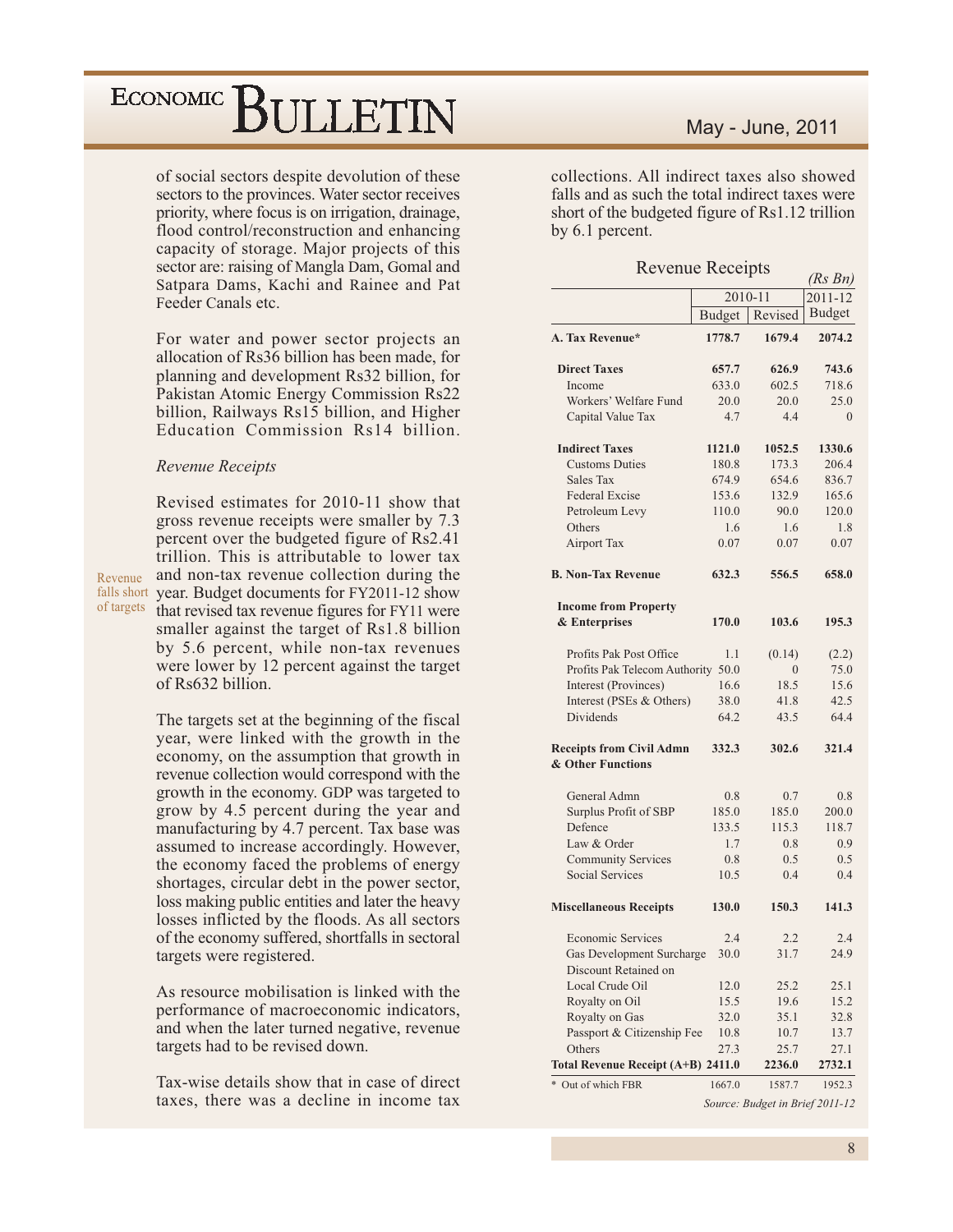| of the plant and machinery installed in an existing<br>Commercial and industrial consumers of electricity having<br>annual billing of more than Rs1 million are proposed to<br>threshold of tax credit for investment in shares and life<br>insurance enhanced to 15 percent of the person's taxable<br>Minimum threshold for levy of tax for both salaried and<br>non-salaried individuals enhanced from Rs300,000 to<br>Profits on debt arising from investment in Government<br>securities shall be liable to tax withholding at 10 percent,<br>Rate of tax on dividend income received by bank from its<br>instruments of redeemable capital traded at stock exchange<br>undertaking with 100 percent equity financing and engaged<br>in manufacturing in Pakistan or for investment under BMR<br>Rate of tax credit to companies for enlistment on stock<br>asset management company is proposed to be enhanced<br>The existing tax credit for companies' enlistment on stock<br>exchange equal to 5 percent is proposed to be enhanced<br>Tax credit on investment in shares and for premium paid<br>to insurance company is rationalized. The monetary<br>and Rs350,000 will be required to file return despite having<br>exchange enhanced from 5 percent to 15 percent.<br>The threshold for filing of wealth statement is <b>p</b> to be increased from Rs500,000 to Rs1 million.<br>Individuals whose annual income is between<br>The rate of tax on cash withdrawals from banks<br>to be reduced to 0.2 percent from existing 0.3<br>A tax credit equal to 100 percent of tax payable<br>for a company which establishes a new<br>Existing tax credits available to individuals for<br>in shares and for life insurance premium is<br>percent of the taxable income, with maximum<br>income for the year or Rs500,000, whichever<br>CVT at 0.01 percent on Modaraba certificates<br>which shall be final discharge of tax.<br>Tax<br>from 10 percent to 20 percent.<br>Income<br>for investment Rs500,000.<br>file income tax return.<br>Capital Value Tax |
|------------------------------------------------------------------------------------------------------------------------------------------------------------------------------------------------------------------------------------------------------------------------------------------------------------------------------------------------------------------------------------------------------------------------------------------------------------------------------------------------------------------------------------------------------------------------------------------------------------------------------------------------------------------------------------------------------------------------------------------------------------------------------------------------------------------------------------------------------------------------------------------------------------------------------------------------------------------------------------------------------------------------------------------------------------------------------------------------------------------------------------------------------------------------------------------------------------------------------------------------------------------------------------------------------------------------------------------------------------------------------------------------------------------------------------------------------------------------------------------------------------------------------------------------------------------------------------------------------------------------------------------------------------------------------------------------------------------------------------------------------------------------------------------------------------------------------------------------------------------------------------------------------------------------------------------------------------------------------------------------------------------------------------------------------------------------|
|------------------------------------------------------------------------------------------------------------------------------------------------------------------------------------------------------------------------------------------------------------------------------------------------------------------------------------------------------------------------------------------------------------------------------------------------------------------------------------------------------------------------------------------------------------------------------------------------------------------------------------------------------------------------------------------------------------------------------------------------------------------------------------------------------------------------------------------------------------------------------------------------------------------------------------------------------------------------------------------------------------------------------------------------------------------------------------------------------------------------------------------------------------------------------------------------------------------------------------------------------------------------------------------------------------------------------------------------------------------------------------------------------------------------------------------------------------------------------------------------------------------------------------------------------------------------------------------------------------------------------------------------------------------------------------------------------------------------------------------------------------------------------------------------------------------------------------------------------------------------------------------------------------------------------------------------------------------------------------------------------------------------------------------------------------------------|

May - June, 2011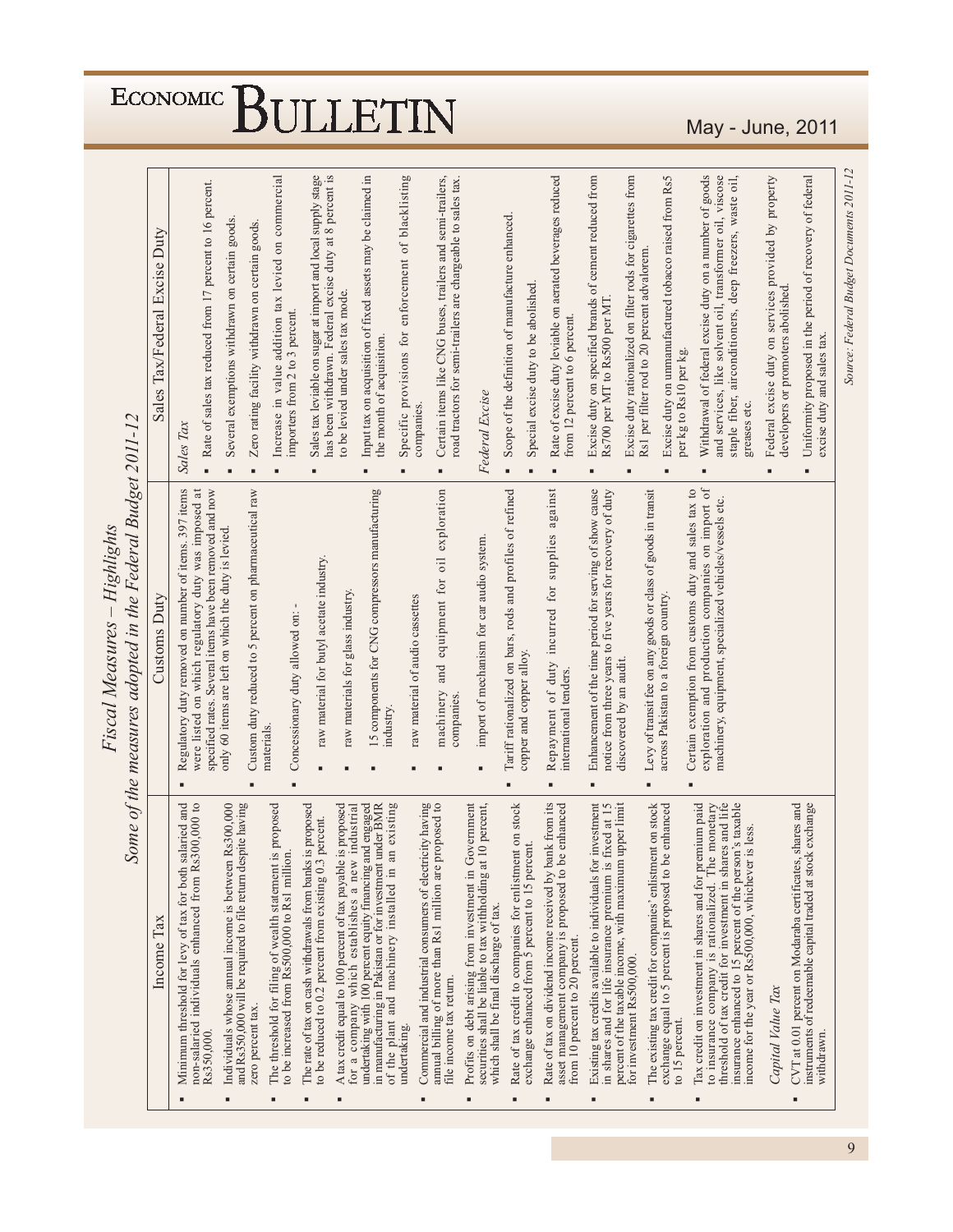### ECONOMIC<sup>]</sup> BULLETIN

Under direct taxes, income tax collected in FY11 shows a shortfall of Rs30.5 billion. Sales tax which is a major source of indirect taxes and is levied on manufacturers and retailers with an annual turnover of more than Rs5 million, as well as on the importers, wholesalers, distributors, dealers and specified services at a standard rate of 17 percent and few commodities are subjected to sales tax at 19 percent and 22 percent showed a Rs20 billion shortfall over the year's target of Rs674.9 billion. Sluggish growth of large scale manufacturing and with the telecom market having reached a saturation point, a lower collection is reflected.

Customs duty was lower against the target of Rs180.8 billion in FY11, primarily because of lower collection from POL products, edible oil, machinery and mechanical appliance, electrical machinery, iron and steel among few others. Federal excise duty collection at Rs132.9 billion was smaller by Rs20.7 billion against the target of Rs153.6 billion for the year (FY11). This was primarily because of lower collection from beverages, cement and cigarettes and tobacco.

The Federal Government had taken additional tax measures in March 2011 to achieve the revenue collection target for 2010-11. Through these measures the government planned to generate an additional revenue of Rs90 billion Absence of (Rs53 billion by introducing new tax measures Absence of and Rs37 billion by plugging leakages). However, tax collection fell short of the year's target. Tax evasion and corruption is responsible for the absence of a responsive tax culture.

> Revised estimates of the non-tax receipts of the federal government for FY11 show a decline of 12 percent from a budgeted figure of Rs632.3 billion. Receipts from profit of Pakistan Post Office were budgeted at Rs1.1 billion for the year 2010-11. However, due to a decrease in the rate of Post Office commission, declining trend in letter mail and enhancement in salaries and pensions, a deficit of Rs140 million in the year was registered. For FY12, a deficit of Rs2.2 billion is budgeted for. Profit from Pakistan Telecommunication

#### May - June, 2011

Authority were budgeted at Rs50 billion. Revised estimates for the year show zero collections.

Dividend collections from non-financial institutions were budgeted at Rs64 billion. while revised estimates place it at Rs43.5 billion, 32.3 percent short of the target. Dividends Dividends of Oil & Gas Development show a fall Corporation which is among the major contributors, declined from a budgeted figure of Rs29 billion to Rs14 billion in FY11 for Pak Arab Refinery a fall of 80 percent from Rs3 billion to Rs600 million was registered.

> Miscellaneous receipts of the Federal government rose, primarily from gas development surcharge, royalty on oil and natural gas and as discount retained on local crude oil. The government forecasts reduced accruals from royalty and gas development surcharge budgeted at Rs72.9 billion in FY12 compared with Rs86.4 billion in FY11. A lower figure for FY12 reflects lower production flows from exploration companies. Petroleum levy (indirect tax) target is placed at Rs120 billion, 33 percent higher over Rs90 billion collected in FY11.

> Revised estimates for 2010-11 show that external resources, budgeted at Rs386.6 billion registered a decline and inflows were smaller by 25 percent at Rs290 billion. A further break up of external inflows show a substantial decline under Tokyo pledges and commodity aid (non-food), while IMF assistance increased to Rs68.7 billion against a zero amount budgeted for the year.

> > **External Resources**

|             |             | (Rs Bn)     |
|-------------|-------------|-------------|
| Budget      | Revised     | Budget      |
| $2010 - 11$ | $2010 - 11$ | $2011 - 12$ |
| 78.4        | 105.8       | 76.8        |
| 87.9        | 47.7        | 127.0       |
| 82.0        | 13.7        | 17.5        |
| 51.9        | 11.0        | 34.2        |
| 86.5        | 111.6       | 88.0        |
| 0.0         | 68.7        | 0.0         |
| 0.0         | 0.0         | 70.4        |
| 386.6       | 289.8       | 413.9       |
|             |             |             |

Source: Explanatory Memorandum on Federal Receipts 2011-12, GoP

Non-tax receipts decline

Taves

short of

targets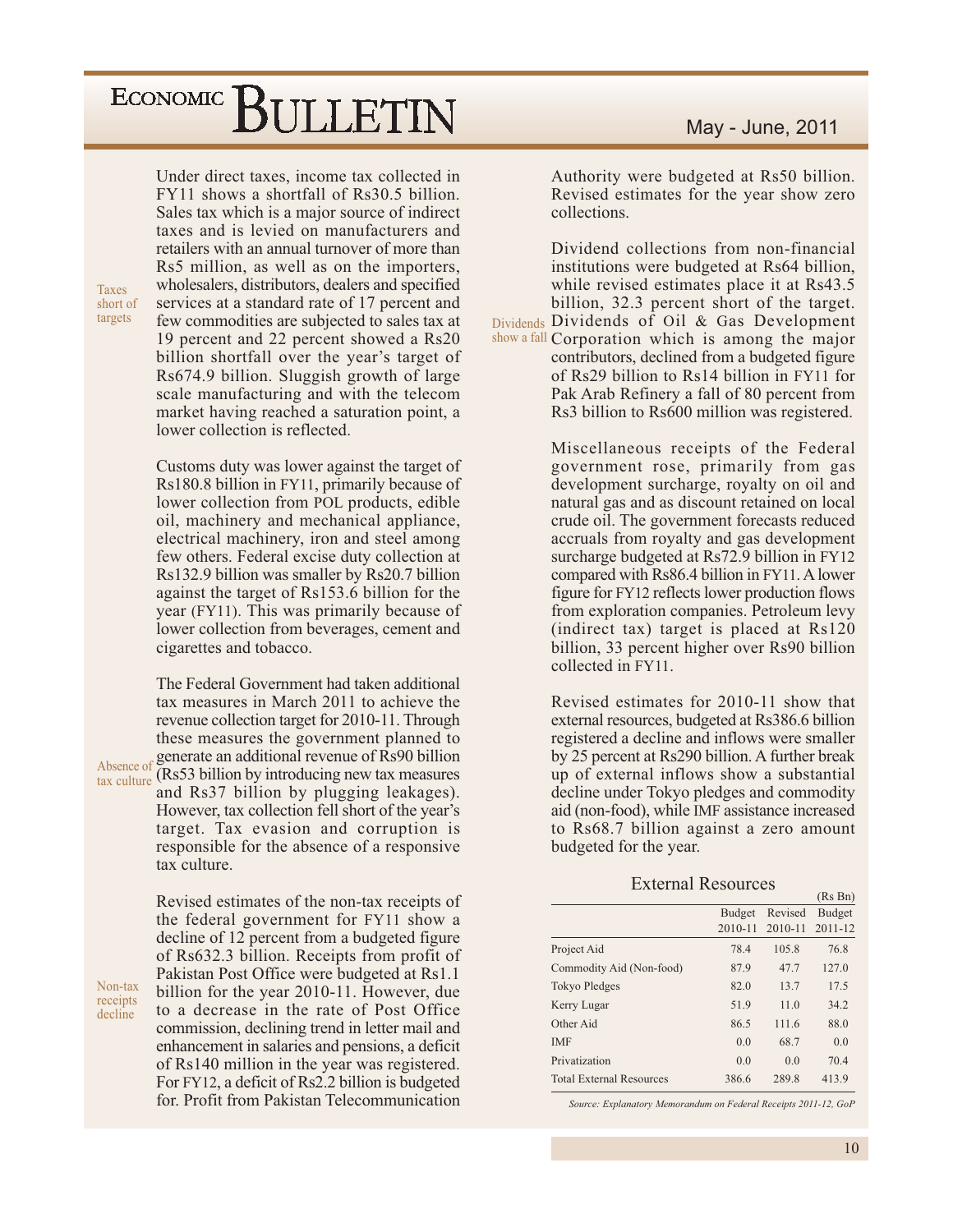For FY12, Pakistan hopes to receive Rs414 billion through loans and grants. The increased amount of Rs124 billion in FY12 is being envisaged from significantly higher (Rs79) billion) programme loans, Rs44 billion aid from the Islamic Development Bank and privatisation proceeds of Rs70 billion. If there is any shortfall in the inflow of external resources (25 percent in FY11) from the budgeted amount, the government would fall back on domestic resources.

To finance its expenditure, the government resorted to bank borrowings, which showed a substantial jump of 171.5 percent, and stood at Rs452.2 billion in revised estimates for FY11, against a budgeted figure of Rs166.5 billion. For FY12, external resource inflows are budgeted at Rs413.9 and bank borrowings at Rs303.5 billion.

The strategy of the Federal Budget 2011-12:

- further reduction in the fiscal deficit.

#### May - June, 2011

- reduction of inflation to single digit.
- develop a broad, equitable and stable revenue  $\overline{\phantom{a}}$ mobilisation system.
- maintaining and further developing social safety  $\Box$ nets.
- restructuring of loss making public sector enterprises.
- $\mathbb{Z}^2$ public sector development programme to focus on infrastructure development and human resource development.
- elimination of un-targeted subsidies.
- reduce debt to sustainable levels.

Over the Medium Term Budgetary Framework  $(2011-14)$  the government forecasts to achieve average real GDP growth of 4.7 percent (2013-14). Inflation is expected to come down to single digits i.e. 8 percent. Tax revenue is to climb to 10.8 percent of GDP, with fiscal deficit contracting to 3 percent of GDP and total public debt to GDP ratio falling to 45.9 percent.

|                                 | Original                 | Revised                     | <b>Budget</b>                                     | Forecast    |         |  |
|---------------------------------|--------------------------|-----------------------------|---------------------------------------------------|-------------|---------|--|
| Medium-Term Budgetary Statement | <b>Budget</b><br>2010-11 | <b>Estimates</b><br>2010-11 | $2011 - 12$                                       | $2012 - 13$ | 2013-14 |  |
| Real GDP Growth $(\% )$         | 4.5                      | 2.4                         | 4.2                                               | 4.5         | 4.7     |  |
| Inflation $(\%)$                | 9.5                      | 15.5                        | 12.0                                              | 9.5         | 8.0     |  |
|                                 |                          |                             | (as percentage of GDP unless otherwise indicated) |             |         |  |
| <b>Total Revenue</b>            | 14.9                     | 13.0                        | 13.6                                              | 13.4        | 13.2    |  |
| <b>Tax Revenue</b>              | 10.9                     | 9.8                         | 10.3                                              | 10.5        | 10.8    |  |
| <b>FBR</b> Revenue              | 9.7                      | 8.8                         | 9.3                                               | 9.6         | 9.9     |  |
| Non-Tax Revenue                 | 4.0                      | 3.2                         | 3.3                                               | 2.9         | 2.4     |  |
| <b>Total Expenditure</b>        | 18.9                     | 18.7                        | 17.7                                              | 16.9        | 16.2    |  |
| Current Expenditure             | 14.6                     | 16.0                        | 13.7                                              | 12.8        | 11.8    |  |
| Development Expenditure         | 4.3                      | 2.7                         | 4.0                                               | 4.1         | 4.4     |  |
| <b>Fiscal Deficit</b>           | $-4.0$                   | $-5.7$                      | $-4.0$                                            | $-3.5$      | $-3.0$  |  |
| Revenue Deficit/Surplus         | 0.3                      | $-3.0$                      | 0.0                                               | 0.6         | 1.4     |  |
| <b>Total Public Debt</b>        | 57.2                     | 57.2                        | 53.2                                              | 48.7        | 45.9    |  |
| GDP at Market Prices (Rs Bn)    | 17250                    | 18063                       | 21041                                             | 24200       | 27464   |  |

#### Marcoeconomic Indicators/Rolling Targets

To achieve these targets the government has adopted a strategy in the current Budget, as mentioned above.

Source: Budget in Brief 2011-12, Government of Pakistan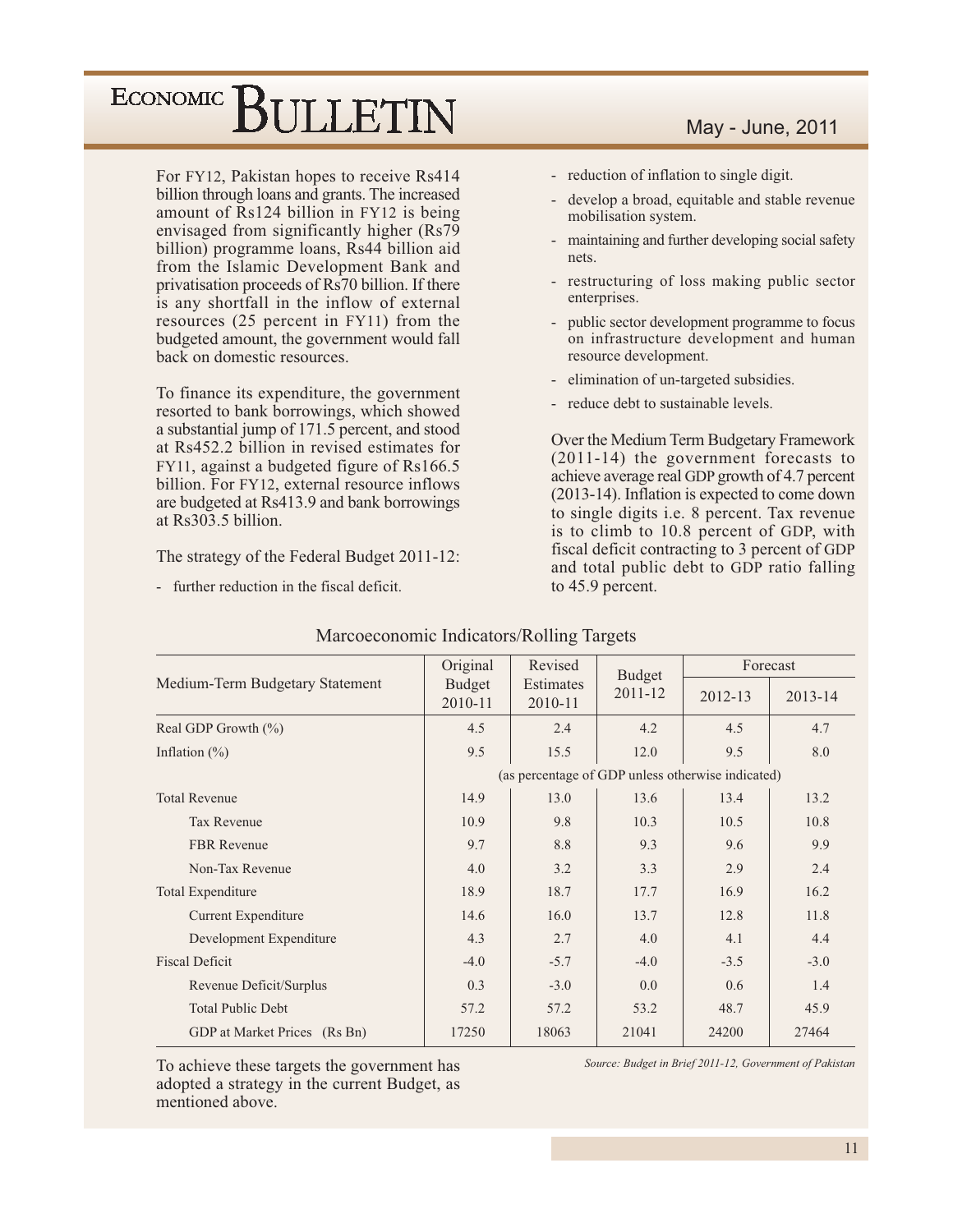### May - June, 2011



















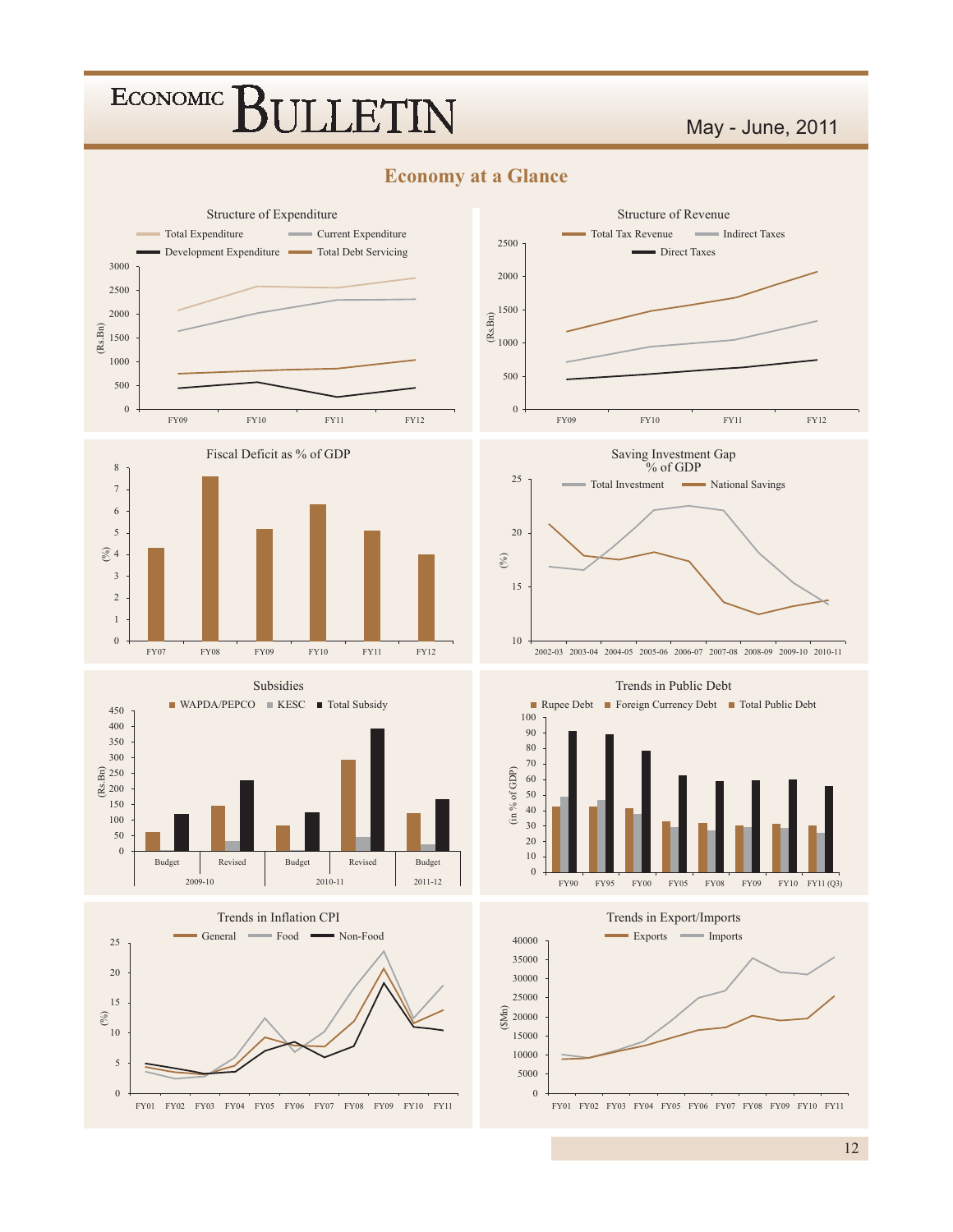### **Sectoral Implications of the Federal Budget 2011-12**

#### Oil & Gas

• Duty relief on import of E&P and other ancillary equipment.

Measures

• Revenue in the shape of petroleum levy targeted at Rs120 billion.

Impact -Neutral

There is no specific impact on the Oil  $\&$ Marketing Companies but a general reduction in GST by 1 percent across the board would ease pump prices. The GST stands tall at 16 percent for the current fiscal year.

In the light of the above, a further non-budget revision is anticipated by the government for the regulated products to increase their margins for the OMCs, thus, the profitability of the sector is said to improve.

#### Electricity

- Gross subsidy for WAPDA has been set at Rs123 billion for FY12.
- Inter-disco tariff differential subsidy has been **Measures** substantially downgraded to Rs50 billion.
	- Gross subsidy allocated to KESC arrives at Rs24.6 billion.

 $Impart -$ Negative

Owing to consistent pressure from the IMF to resolve the circular debt issue on a serious Neutral to note has eroded past leverage enjoyed by the Government of Pakistan and subsequently the power sector.

> However, budgetary measures show tightening of screws on WAPDA and KESC with substantial empowerment of NEPRA. Subsidy to WAPDA has been reduced substantially in the current budget from Rs296 billion in the last fiscal year to Rs123 billion in FY12 depicting a downfall of 58 percent yearon-year.

> Gross subsidy to KESC was cut down even more by 48 percent year-on-year arriving at Rs24.6 billion for the new fiscal year. Since

KESC is already marred by management difficulties marred by their dispute with CBA. Cut in subsidies would eventually lead to substantial rise in power tariffs which would further fuel unrest among the general public; hence not boding well for the current government on political grounds.

However, on a positive note, reduction in subsidies would force WAPDA and KESC to put their house in order. Moreover, since generation costs could now be completely reflected in the tariffs therefore profitability of government managed power companies could elevate.

#### *Chemicals*

The salient features of the budget pertaining to the Fertilizer sector are:

- Decrease in GST to 16 percent from 17 percent.
- Measures Again no subsidy for Pottasic and Phosphatic fertililzer.

The budget remained silent on agri-tax and with no significant changes for farmer support in the budget speech we remain neutral on the overall sector. However, the key developments of 16 percent GST incase of 17 percent can be viewed favourable in terms of Urea and we believe price to decrease by Rs12 per 50kg bag. DAP prices would decline by Rs40 per bag, however, as prices are currently as high as Rs4000 we do not expect it to have a significant impact.

#### Cement

Impact

Neutral

**Measures** 

The salient features of the budget with respect to the cement sector are:

• PSDP for FY12 has been set at Rs730 billion depicting a substantial rise of 10 percent yearon-year over last fiscal year with Federal component also elevating to Rs300 billion (rising by 53 percent year-on-year from Rs196 billion (revised esimate) in FY11).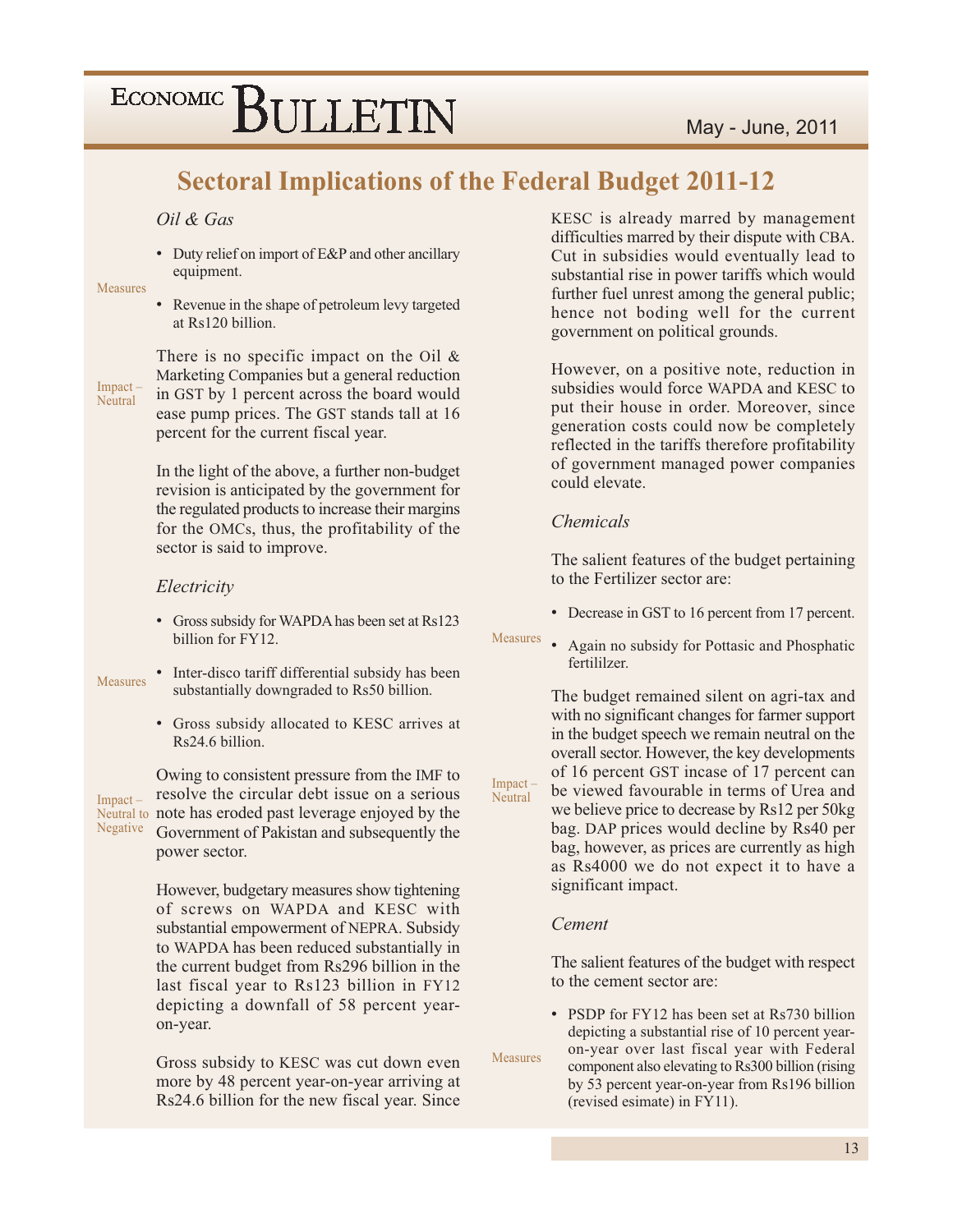- Furthermore, Rs20.5 billion was allocated for the construction of Diamer-Bhasha Dam.
- Federal excise duty was reduced from Rs700 per tonne to Rs500 per tonne, depicting a 40 percent decline and subsequently will be abolished over the next two years.
- Special excise duty has been completely abolished.
- Furthermore, General Sales Tax (GST) was slightly downgraded from 17 percent to 16 percent.

Similar to previous years an over ambitious amount has been set aside for the PSDP in FY12 arriving at Rs730 billion. Actual disbursement in FY11 was Rs462 billion in contrast with the huge Rs663 billion allocated. Hence, we expect actual disbursement in FY12  $Impack -$ Positive to also remain at similar levels. However, realistic allocation for the Diamer-Bhasha dam coupled with recurring pledges from US (under the Kerry-Lugar Bill) and the Asian Development Bank, we anticipate the construction work to commence in early FY12.

> Substantial reduction of federal excise duty and GST coupled with complete removal of special excise duty and annulment of duty on white cement is welcome news for cement makers in the country; as this will help in improvement of margins particularly, for large loss making units for instance; MLCF. Furthermore, these budgetary measures could also lead to notable decline in cement prices which have constantly risen ever since December last year owing to cost push factors. Since higher cement prices have been discouraging domestic construction activity, therefore, some decline in cement prices would help local off-take in its recovery.

#### **Commercial Banks**

• Tax rate on dividends from Asset Management Companies raised from 10 percent to 20 percent.

Measures

Withholding Tax reduced from 0.3 percent to 0.2 percent on cash withdrawals.

#### May - June, 2011

Tax rate on dividends received from asset management companies (please note: not mutual funds) has been raised from 10 percent to 20 percent. Within our universe, every bank has stake in an asset management company (AMC) and this amendment will affect them. However, this effect will be limited as compared to other investments, in AMCs average only 0.13 percent for the banks we cover (ABL, BAFL, BAHL, FABL, HBL, MCB and UBL). All other income from dividends and capital gains will be taxed as before.

Impact-Neutral to Negative

Also, the withholding tax on cash withdrawals over and above Rs25,000 has been reduced from 0.3 percent to 0.2 percent, which does not affect banks' earnings.

Meanwhile, the targeted revenue receipts through PIBs issued to banks has been raised by 43 percent (2011-12 budget estimates: Rs41.6 billion, revised budget estimate 2010-11: Rs29.1 billion). Targets for raising revenues through other government securities have been increased too, though not by as much. For the coming year, therefore, we can expect the crowding out of private sector credit to continue.

Speculations regarding raising of taxes on government securities from 30 percent to 40 percent and raise in overall corporate tax rate from 35 percent to 50 percent did not materialize.

According to the finance minister, investments in government securities have been made more convenient by changing the status of the WHT  $(Q)10$  percent) to a final tax. This, according to the minister, will encourage individuals and non-residents investment in government securities. We, however, feel that this will not increase investment in government securities on the individuals and non-residents part. If it were so, then banks would have suffered in the form of increased competition for deposits.

In the last budget a new limit was imposed for provisioning of NPLs (5 percent of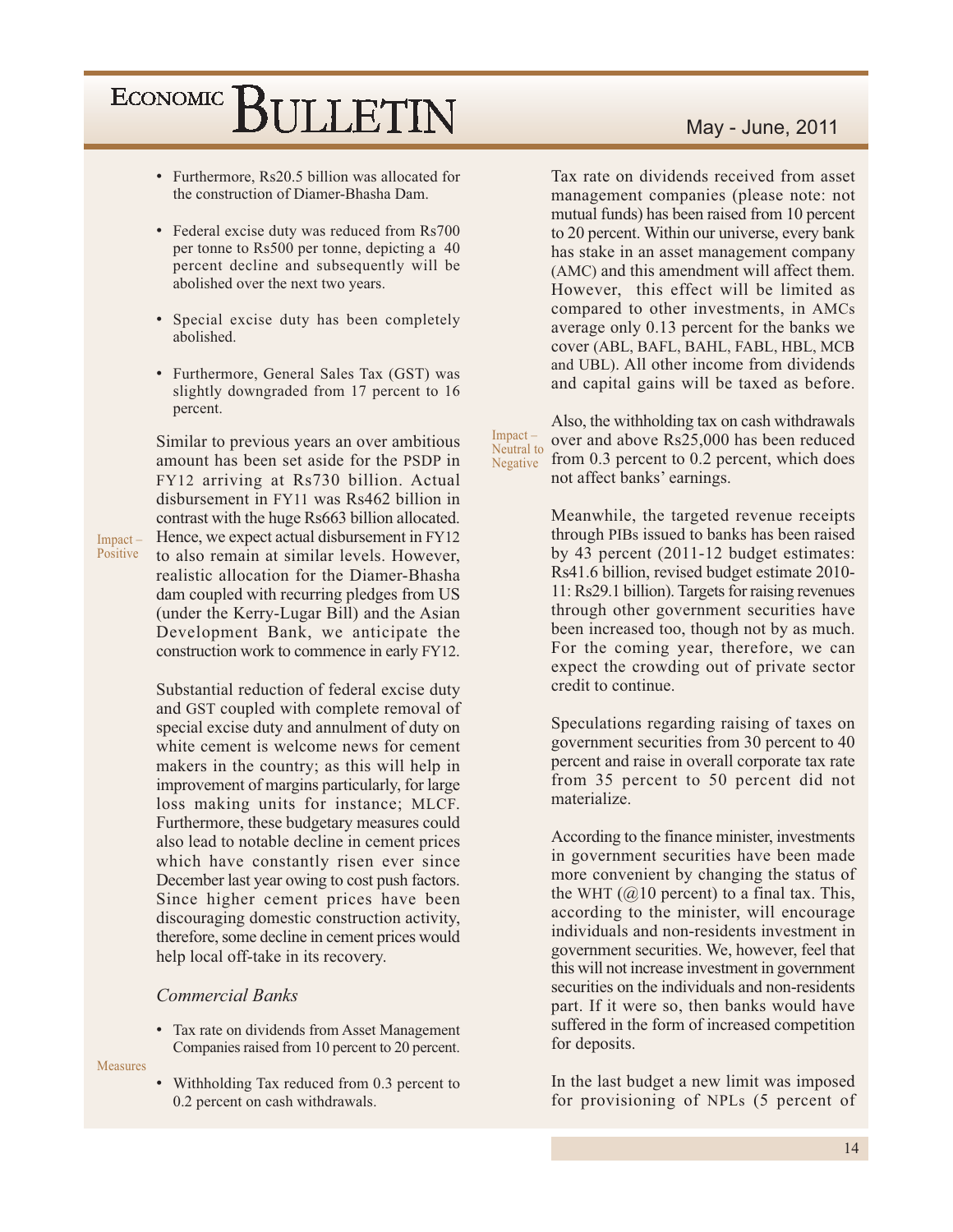advances to SMEs), in addition to the limit of 1 percent for total advances. In this budget, additions have been made to let provisioning in excess of 5 percent be carried over to succeeding years (previously only the provisioning above 1 percent of total advances was allowed to be carried over). Again, this has no significance for banks' earnings.

#### **Fixed Line Telecommunication**

Measures Status quo maintained.

Though the budget has provided relief to many previously federal excise duty (FED) excisable goods, this relief has not been extended to Impact-Neutral excisable services. As a result, a 19.5 percent FED will continue to be levied on telecommunication services

#### *Automobiles*

- Status quo has been maintained in terms of CKDs, CBUs, and used cars.
- Reduction in GST to 16 percent and removal **Measures** of SED of 2.5 percent.
	- 50 percent regulatory duty remains on imported vehicles of over 1800cc.

#### May - June, 2011

- Incentive for CNG compressors manufacturing industry through concession on its 15 components.
- Balloting of second phase of Benazir Tractor Scheme is likely to begin on 6th September, 2011. This will have a positive impact for the sector.
- Rs2 billion have been allocated in development expenditure under the Benazir Tractor Support Programme.

With no significant improvement in the existing status quo, auto industry does not stand to benefit from the FY2011-12 budget. The government has no particular policy targeting the auto sector. At present, car Neutral to manufacturing is affected from numerous problems resulting in lower margins. With depressed margins, we do not believe car manufacturing would be lowering price except for Indus Motors.

Impact-

Positive

Tractors manufacturers are likely to register higher sales due to increased crop prices. Benazir Tractor Scheme balloting is to commence on 6th September, we remain bullish on tractor manufacturing companies.

> (Contributed by Taurus Securities Ltd, a subsidiary of National Bank of Pakistan)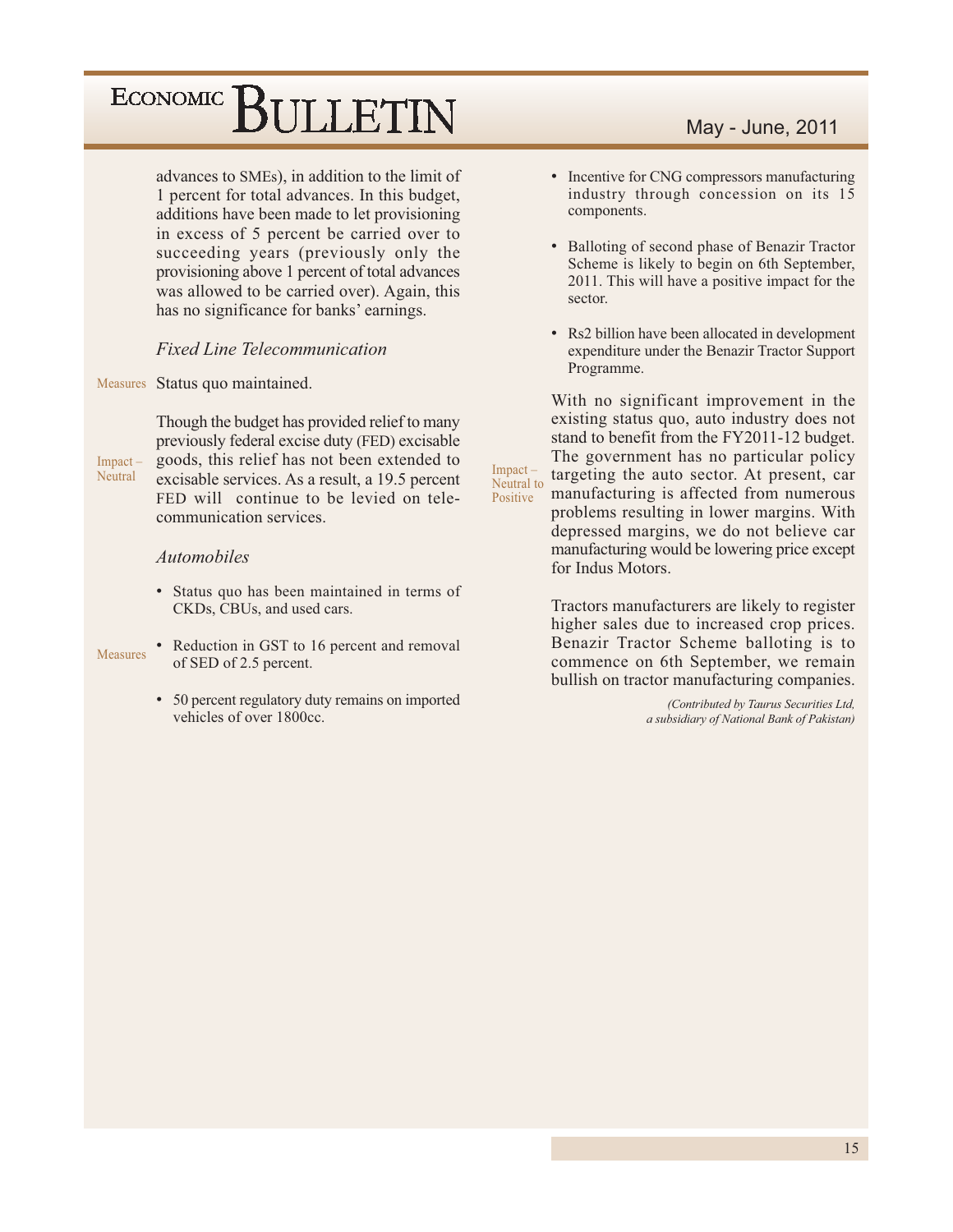### May - June, 2011

## ECONOMIC BULLETIN

### **Provincial Budgets 2011-12 Highlights**

#### Sindh

- The provincial government estimates total expenditure for 2011-12 at Rs457.5 billion.
- Revenue receipts for the year are estimated at Rs458.4 billion, showing an estimated surplus of Rs882 million.
- The current revenue receipts are estimated at Rs391.9 billion. These include Rs251.8 billion of federal tax assignment, Rs54.9 billion as provincial receipts, Rs25 billion sales tax on services, Rs53.4 billion as straight transfers and Rs6.7 billion as grants.
- The revenue expenditure is estimated at Rs283.2 billion.
- The total development outlay for the province has been projected at Rs161 billion.
- Agriculture, livestock, irrigation, transport & communication, industries, education, health, Thar coal infrastructure development, housing, village and town rehabilitation programmes have been priortised in terms of allocation.
- The province would collect sales tax on services from July, 2011.
- A new initiative in the shape of Sindh Land Development and Management Company has been taken. Under this housing schemes would be started. Around 10,000 plots would be distributed among the poor.
- Development of Thar coal and other energy projects to receive priority.
- " Higher budgetary allocations for education and health.
- The provincial government has introduced the Minimum Funding Standard for Schools, tied to a grant of Rs1.79 billion. The programme aims to incentivise schools managed by districts to perform better with a grant to be allocated to their budget if they succeed.
- To eliminate extortion of bribes by policemen from the public, the government will assign every police station its own funds to spend on operating expenses. Under the current system, any funds needed for repair and maintenance, food expenses, stationery has to be bought by the officers themselves, which is later reimbursed. So instead of going through the trouble of paperwork, the policemen seek bribes to cover their operating expenses.
- 16 percent sales tax to be imposed on a wide range of services.
- The development package for Karachi is estimated to be Rs20 billion.
- A new city called Zulfiqarabad will be established along the coastal belt of Thatta.
- 300 new schools will be built.

#### Punjab

- The Punjab provincial government has presented a Rs655 billion budget for FY2011-12.
- The current expenditure is budgeted at Rs435.7 billion.
- The size of the Annual Development Programme is proposed at Rs220 billion. Focus is on completion of on-going schemes.
- In the outgoing fiscal year, the development budget was revised from Rs182 billion to Rs128 billion. The size had to be reduced as resources were needed to meet the challenges posed by floods. The funds were redirected to undertake massive relief, recovery and rehabilitation operations.
- " Emphasis is laid on removal of inter-regional disparities.
- General revenue receipts are budgeted at Rs654.7 billion.
- In the budget, Rs88.5 billion are expected from provincial tax revenue, while Rs35.6 billion are expected from non-tax revenue.
- Punjab is to receive Rs530.8 billion from the federal divisible pool of taxes, Rs6.15 billion as straight transfers and Rs3.48 billion as federal grants.
- The provincial government envisages a 20 percent increase in the pay of government servants and 15-20 percent increase in the pensions.
- Conveyance allowance has been increased.
- " The provincial government would launch a Yellow Cab Scheme.
- Interest free loans would be given to the educated unemployed for starting small businesses under the Punjab Rozgar Scheme.
- Pro-poor allocations have been raised in the budget. A large portion would be spent to provide subsidised wheat flour to the people, and the rest has been earmarked for subsidising essential food items during Ramazan.
- Some new tax measures imposed to broaden the tax net:
	- motor vehicle tax on engine power greater than 1000cc imposed.
	- taxes to be levied on club membership, fashion shows and musical concerts.
	- Property tax at Rs10-20 per square foot levied on farmhouses built on four kanals or more with minimum covered area of 5000 square feet.
	- 10 percent tax levied on elite clubs.
- Sales tax to be charged at 16 percent.
- Education and health sectors to receive higher allocations.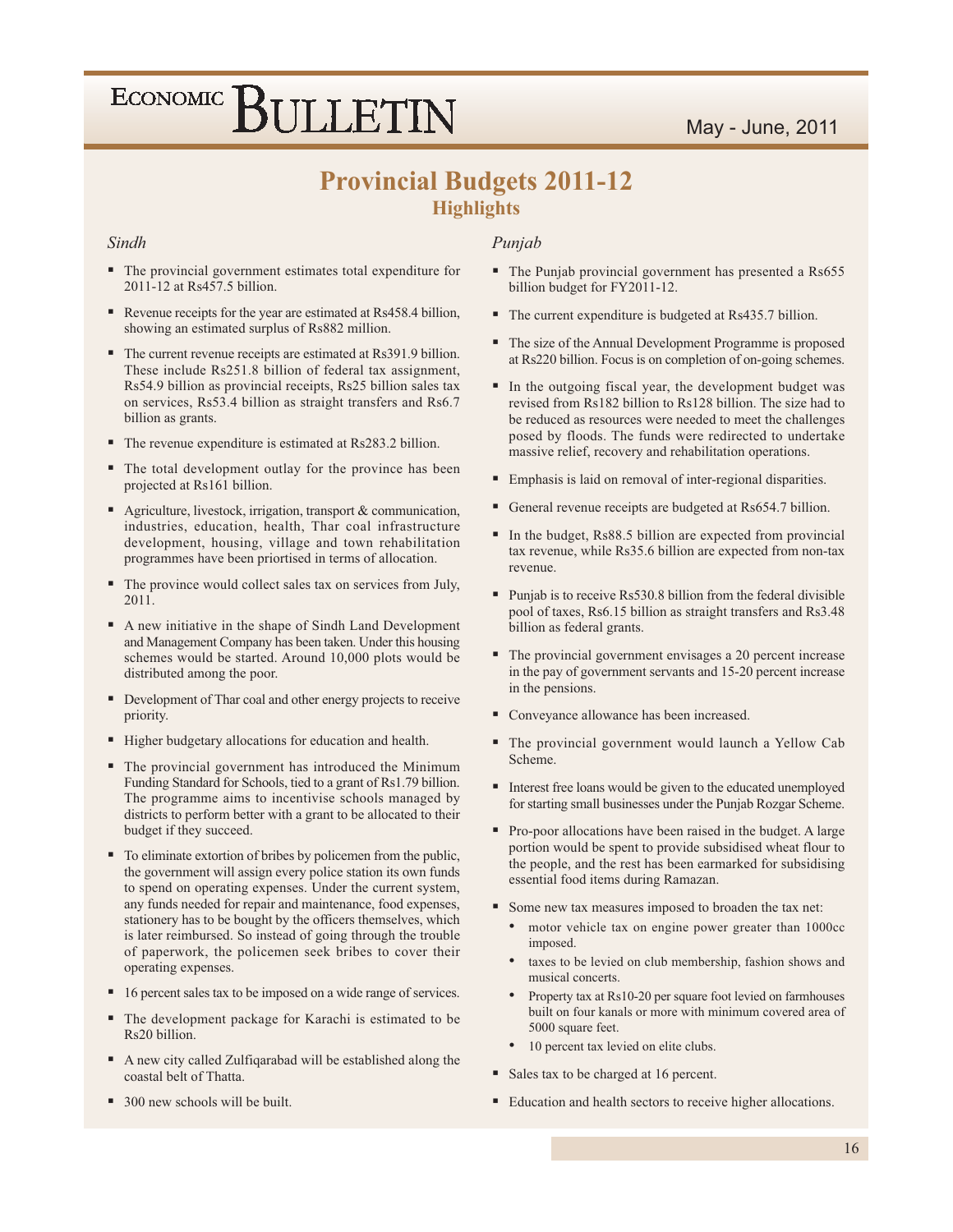### May - June, 2011

#### Khyber-Pakhtunkhwa

- The provincial government has presented a Rs249 billion budget for fiscal 2011-12.
- It has earmarked Rs85.14 billion for Annual Development Programme. 61 percent of the funds are for on-going projects and the rest for new projects.
- The budget proposes no new levy, but an increase in the rates of taxes.
- Sales tax on services reduced from 17 percent to 16 percent.
- The provincial government announced self employment schemes for skilled people, stipend for outstanding students, and technical educational programmes.
- Salary and pension of government servants has been raised by 15 to 20 percent. Conveyance allowance has been extended to employees of grades 1 to 15 across the province.
- Revenue receipts are estimated at Rs232.78 billion.
- The provincial government is to receive Rs149.98 billion from the federal divisible pool under the NFC award. It will also receive Rs18.02 billion for offsetting the impact of the war on terror.
- The provincial government will also receive Rs13.806 billion as royalty on oil and gas through straight transfers.
- The budget envisages Rs7.35 billion as the province's own receipts through tax and non-tax measures.
- Current expenditure is budgeted at Rs149 billion.
- Of the expenditure, the police budget tops all sectors at Rs18.81 billion.
- Education and health jointly get Rs13.12 billion, irrigation Rs2.34 billion, technical education Rs1.23 billion, housing & communications Rs2.32 billion, and pension and insurance Rs16 billion.
- The province will spend Rs10.6 billion on debt servicing and Rs2.5 billion as subsidy on wheat.
- Sizeable amount would be spent on flood relief activities, as well as increasing the capacity of law enforcement agencies.
- Pro-poor schemes would be launched.
- Discretionary funds of MPAs enhanced.
- The province will receive Rs25 billion as instalment of net hydel profit arrears, in addition to the royalty of Rs6 billion from hydro power generation in the year.
- " Stipends would be given to outstanding students of matriculation and intermediate.

#### **Balochistan**

- The provincial government of Balochistan has presented a Rs164.45 billion budget for FY2011-12.
- Non-development expenditure has been budgeted at Rs133.2 billion, while the development programme has been allocated Rs31.24 billion.
- The development programme would be financed through provincial resources (Rs29.13 billion), foreign assistance (Rs2.22 billion) and Japanese grant (Rs0.016 million) for Pasni Fish Harbour.
- Nearly 30 percent of development allocation would be spent on development of communications infrastructure.
- 47 percent of the development funds would be spent on ongoing schemes and 53 percent on new schemes.
- The consolidated revenue and capital receipts are estimated at Rs157.84 billion, resulting in a deficit of Rs6.73 billion.
- $\blacksquare$  The revenue receipts of Rs127 billion, consist of transfers of Rs93.25 billion from federal divisible poor, Rs13.4 billion as straight transfers, Rs3.54 billion on account of GST on services and Rs12 billion as well head price and gas development surcharge arrears. The provincial tax and non-tax receipts are estimated at Rs4.85 billion.
- The provincial government has announced a 15 percent increase in salary of government employees and 15-20 percent enhancement in pensions.
- Conveyance of provincial employees from Grade 1 to Grade 15 increased by 25 percent.
- More jobs to be created.
- Other initiatives focus on enhancing health and education facilities, construction of roads, development of mineral resources, establishment of new industrial estates for attracting investment.
- Education and health to receive higher allocations.
- Stipends of doctors increased.
- Rs8.5 billion has been allocated for investment in various sectors, including mining. It includes establishment of the Reko Diq copper and gold refinery and processing plant.
- The budget proposes introduction of new pay scales for employees from next year.
- Grant of five universities operating in the public sector has been raised.
- Educational boards to be established.

(This was prepared from newspaper reports)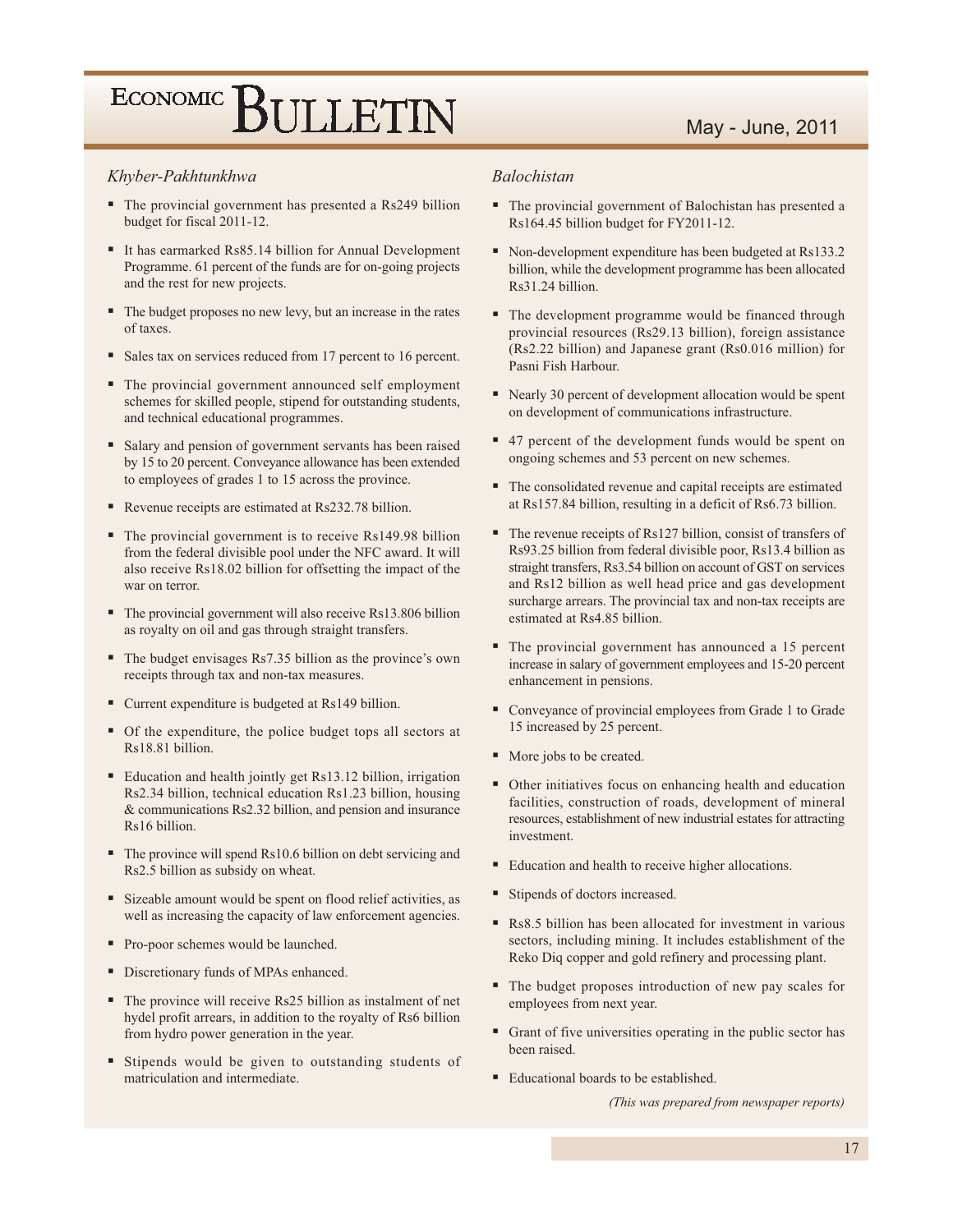### **Market Analysis**

Some

ments

positive

develop-

Market Review - May to June 2011

The market during the period showed a gradual rise on the back of eclectic volumes. Overall, the KSE-100 Index during May to June, 2011 gained 438 points or 3.6 percent to close at 12,496 on average daily turnover of 73.26m shares.



KSE-100 Index (May-June 2011)

The market was mainly affected by the political events during the first week of the month. The KSE-100 Index began the week on a bearish note shedding 385 points during the first three days to close at  $11,672$  on May 4. The capture and killing of Osama Bin Laden during a US operation in Abbottabad alongwith the target killing of a political leader in Karachi caused nervousness among most local and foreign investors leading to some panic selling. In addition, there was fear that the U.S. Congress would cut off economic aid to the country.

Political

affect the

Renewed buying

activity

events

market

The release of the April 2011 inflation data showed that inflation was slowly creeping up again. Fortunately, the market rebounded on May 5 on the back of good news that Moody's maintained Pakistan's sovereign credit rating and stated that Pakistan did not face an immediate risk of a withdrawal of foreign aid despite accusations that it sheltered Bin Laden. There was renewed buying activity in oil stocks such as OGDC, PPL and PSO as there were reports in the market that OGDC's production over the next 2-3 years will be higher than originally anticipated and that

PSO received PKR 89.1bn from Hubco and Kapco and thus, was able to pay off some money owed to refineries and the FBR which led to the unfreezing of its bank accounts. The KSE-100 Index shed 177 points during the week to close at 11,879 on May 6.

The market was mainly upbeat but dull in terms of turnover during the second week. The KSE-100 Index started the week on a bullish note as it gained 156 points in the first 3 trading days to close at 12,036 on May 11. Despite the continuing concerns over the Abbottabad incident, the market was positive due to various news reports on the weekend regarding recommended budgetary measures such as a lower corporate tax rate for listed companies and to not introduce further tax measures on existing taxpayers. In addition, the World Bank team decided to visit Pakistan.

There was ren ewed investor interest in ENGRO as it is expected to launch an IPO for Engro Foods, which recently acquired a Halal food company in the USA. There was a slight rebound in international crude oil prices during mid-week and news that production from Maramzai field was about to restart soon (approximately 2,000 bpd crude oil and 40) mmcfd gas) that led to buying interest in oil stocks such as OGDC, POL, PPL and PSO. Fertilizer stocks had a good week based on news reports that urea prices may hike by another Rs105 per bag as a result of government's agreement to divert 40 mmcfd gas from Independent Power Producers (IPPs) to fertiliser plants.

In addition, there were positive developments on the macroeconomic front with remittances during FY11 reaching US\$11bn and the trade deficit during the ten months to April 2011 shrinking by 33 percent YoY to US\$ 870m. The KSE-100 Index dipped on May 12 over concerns regarding the uncertainty of the outcome of the meetings during the week with the IMF and some profit taking activity and was subdued on May 13 due to the bomb blast in front of paramilitary training centre in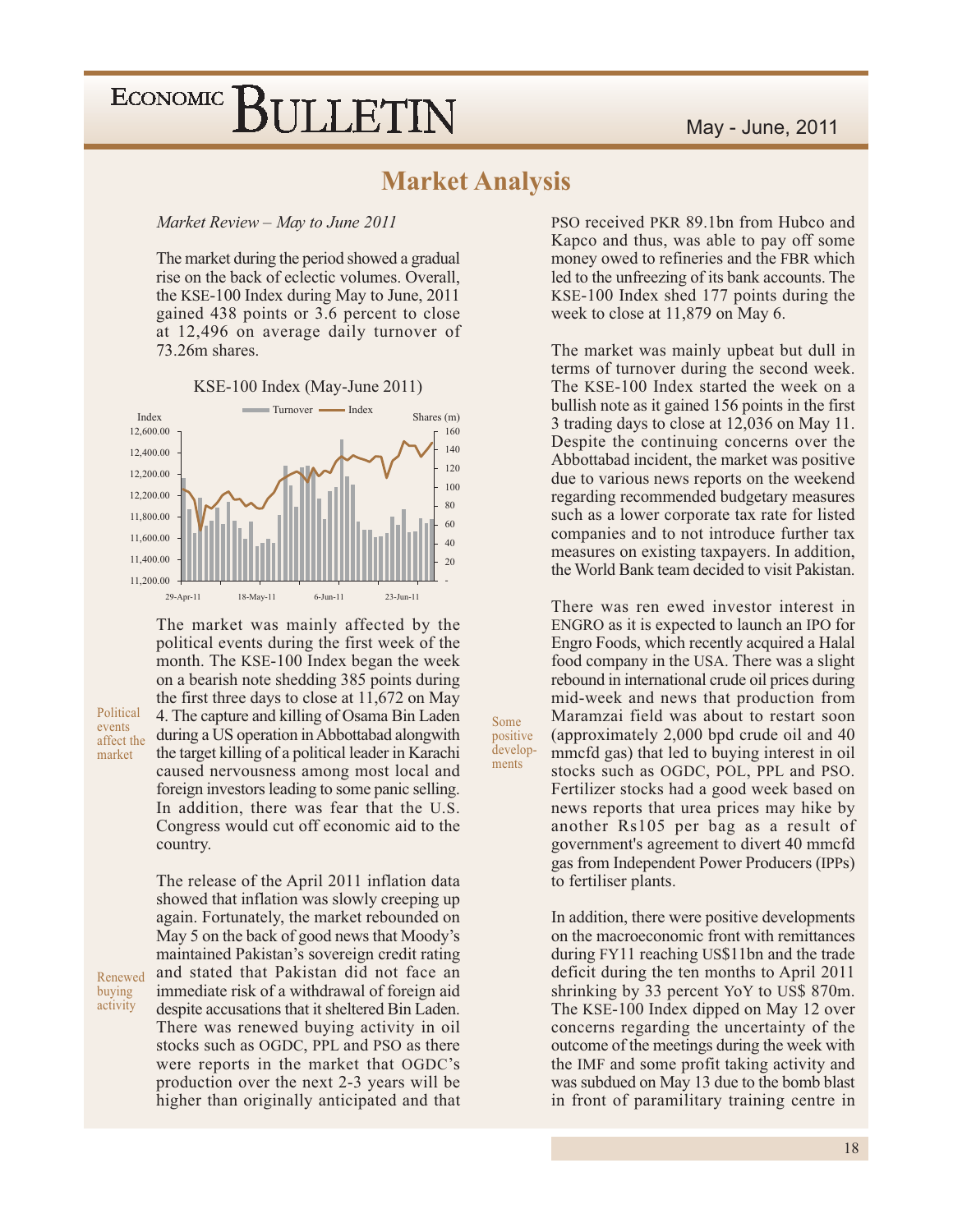Charsadda. The KSE-100 posted a marginal gain of 87 points during the week to close at 11,967 on May 13.

The activity was dull with thinning volumes during the third week, as activity was focused on lower tier stocks. The KSE-100 Index dipped by 65 points on May 16 to close at 11,902. The main reason for the decline was the fear among investors regarding the souring US-Pakistan relations and imposition of new taxes. There were warnings from members of the US Congress to cut-off aid and restrict trade with Pakistan if terrorism and militancy were not curbed. In addition, it was reported that the FBR has only accepted less than half of the budget proposals forwarded by the SECP. The Index staged a slight recovery on May 17 to end the day at 11,930 on the back of US Senator John Kerry's statement that there was no immediate threat to aid to Pakistan. The KSE-100 Index dipped again on May 18 to 11,884 because of realization among investors that the next IMF tranche remained uncertain.

In addition, the MSCI review led to lowering the weightage of Pakistani stocks in the MSCI Frontier Market Index. Despite positive news on the macroeconomic front about the 10MFY11 current account surplus of \$748m. the market sentiments remained bearish. The T-bill auction held on May 18 resulted in a slight increase in cut-off yields across all tenors which led to further apprehension that there was a slight possibility that the SBP could raise the discount rate in the upcoming Monetary Policy Statement on May 21. There was positive movement in the share price of BAFL on the back of news that it was planning to open 20 new branches by August 2011. On May 19, the KSE-100 Index was lackluster as it shed 5 points to close at 11,878, as most investors decided to sit on the sidelines ahead of the Monetary Policy Statement.

ENGRO witnessed selling pressure as it reported that SNGP cut the gas supply to its new unit in contravention of the Sindh High Court decision and thus will take the matter back to the court. OMC stocks such as PSO

#### May - June, 2011

experienced a rise in share price due to news reports that the margins on regulated products such as HSD and Motor Spirit might rise. The falling cotton prices had a negative impact on the share price of LOTPTA. The KSE-100 ended the week on a slight positive note due to speculation regarding the Capital Gains Tax on shares in terms of either the central collection of CGT or possible removal coupled with a hike in CVT. The KSE-100 Index gained only 6 points to end the week at 11,973 on May 20.

The fourth week of May saw the market become bullish with improvement in turnover from the previous week on the back of news flow on the possibility of relaxation in CGT and other budgetary measures. It was reported that the Pakistan Business Council and prominent members of the KSE met with the Federal Finance Minister to discuss budget proposals and it was also reported that the GoP would further consider these proposals. In addition, the SBP kept the policy rate unchanged at 14 percent for the next 2 months on the back of improved external account position and stable prices and the visit of US Secretary of State to Islamabad was seen as a positive development, indicating restoration of some normalcy to Pak-US relations. The last 2 sessions of the month saw slight profit taking with activity concentrated in lower tier stocks. The KSE-100 Index surged by 149 points over the final 7 trading days to end the month at 12,123 on May 31.

Market bullish

The market continued to rally in the immediate KSE Index run-up to the budget as well as the post-budget gains scenario. The KSE-100 Index gained 254 points from June 1 to 10 to close at 12,377.

> Despite no mention of GCT exemption for individual investors announced in the federal budget on June 3, the reaction remained positive due to the absence of new tax measures or increasing existing income tax rates. In addition, the budget was positive for cement stocks as the FED was decreased by PKR 200 per tone and eventually will be phased out over the next 2 years. This led to a buying spree in cement stocks. Outside of

Activity  $_{\text{dull}}$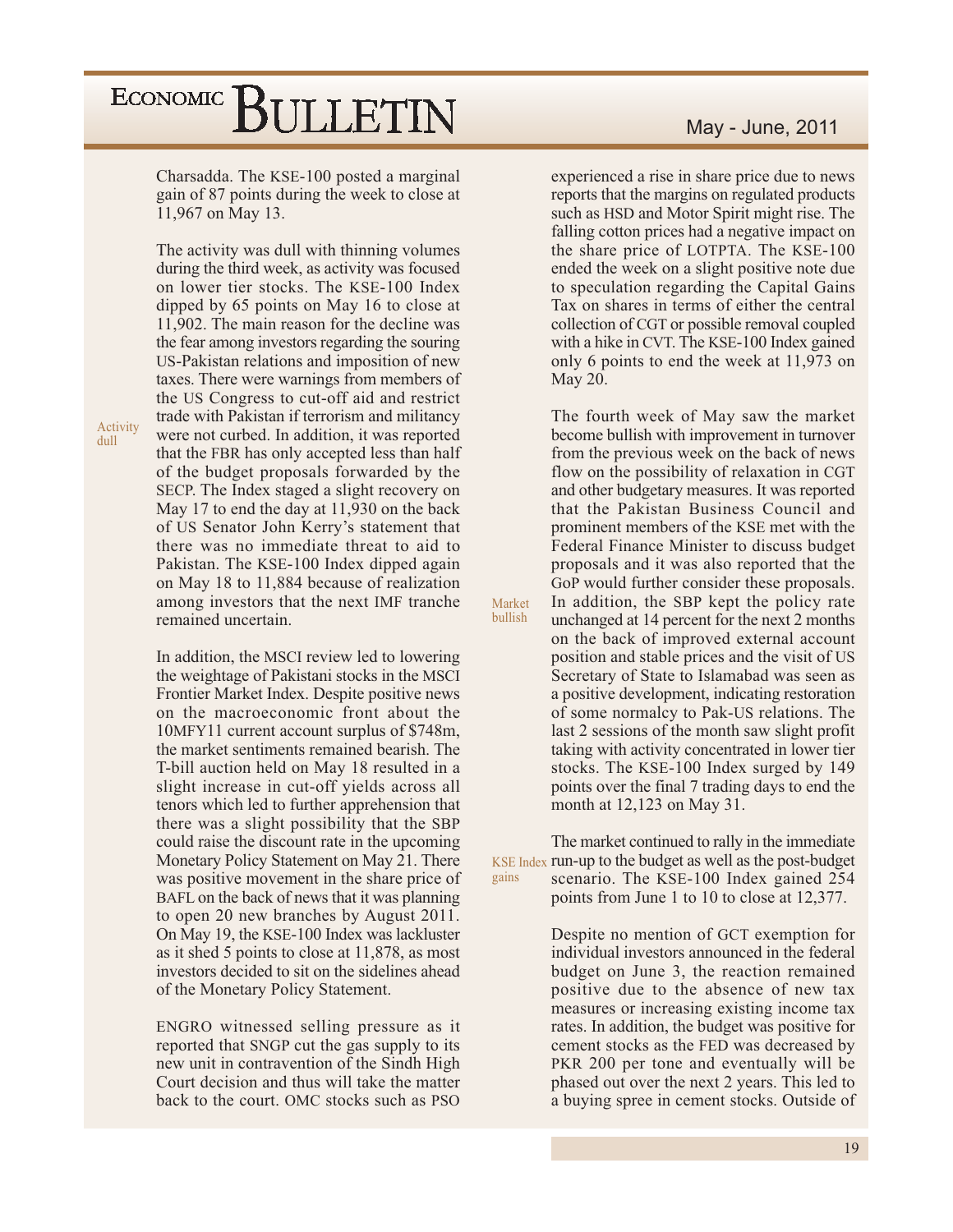the budget, the announcement by the government to partially deregulate the retail prices of petroleum products led to renewed interest in OMC sector and the news of discovery at Ikhlas Block (942 bpd of oil and 11mmcfd of natural gas) helped boost the share price of POL.

The third week of June was dull and lackluster as there were no positive drivers leading to thinner volumes compared to the previous week. The KSE-100 Index shed 16 points to end the week at 12.361 on June 17. There was profit taking in bell-weather stocks due to fears of double dip recession in the U.S. and Eurozone. The KSE experienced a spill-over effect from the slump in global equity markets. The continued energy shortage has led to 4 **IPPs which includes Nishat Power and Nishat** Chunian Power to invoke sovereign guarantees to collect outstanding dues from WAPDA, a shutdown of Hubco's Narowal plant and lower gas allocation to fertilizer sector, especially impacting ENGRO's new plant. There was positive news report that the GoP is contemplating increasing the dealer and OMC margin by 50 paisas on regulated oil products.

Third

Market

slightly

rises

week dull

The fourth week of June saw the market rise slightly due to buying activity in selective Index stocks. The KSE-100 Index gained 102 points to end the week at 12,464 on June 24. The Index began on a negative note on the back of gas supply concerns for ENGRO's new plant and news report of lethargic LSM growth during 10mFY11 at 1.7 percent. Fortunately, the market recovered during midweek because of buying interest in oil and consumer stocks. There were news reports about POL's operated field Domail-II entering the testing phase suggesting another oil and gas discovery might be expected.

In addition, FFC witnessed buying interest on the back of expectations of rising urea prices by ENGRO. NESTLE share price during the week gained 24 percent, albeit an inactively traded stock; it has a significant weight on the KSE-100 Index and hence, contributed to the rise in the Index. The week ended on sour note with profit taking as the next review

under the SBA with IMF will not occur until the end of July when the final macroeconomic data for FY11 will be available for review against the targets.

The final week of June saw the market become mixed and range bound. Activity was concentrated in fertilizer, banking and oil sectors. The KSE-100 Index gained 31 points in the last week to end the month at 12,496. The market sentiments were slightly negative, which led to a decline in the KSE-100 Index during the first two days of the week. The market began to recover at mid-week due to buying activity in consumer stocks such as NESTLE, selective oil, fertilizer and banking stocks.

There was buying activity in fertilizer stocks such as FATIMA and ENGRO on the back of a government proposal to increase the feedstock gas price by 100 percent from July 1, 2011, but these plants would continue to receive feedstock at a subsidized rate for 10 years. The market suffered a foreign fund outflow of US\$38.17m during the last 4 sessions of June. The floatation of OGDC exchangeable bonds by the GoP was postponed due to the Greece financial crisis, as the timing was not right and fears that international investors would not be receptive to this offering.

The market direction in the immediate term will be influenced by the following factors:

- IMF negotiations expected in late July will determine if the next tranche under SBA is disbursed:
- Direction of foreign flows regarding emerging markets;
- Looking Ahead

Mixed

market

activity

- Political developments on both the domestic and geopolitical fronts;
- Inflation and interest rate trends and
- $\bullet$ Quarterly results season.

(Contributed by Taurus Securities Ltd, a subsidiary of National Bank of Pakistan)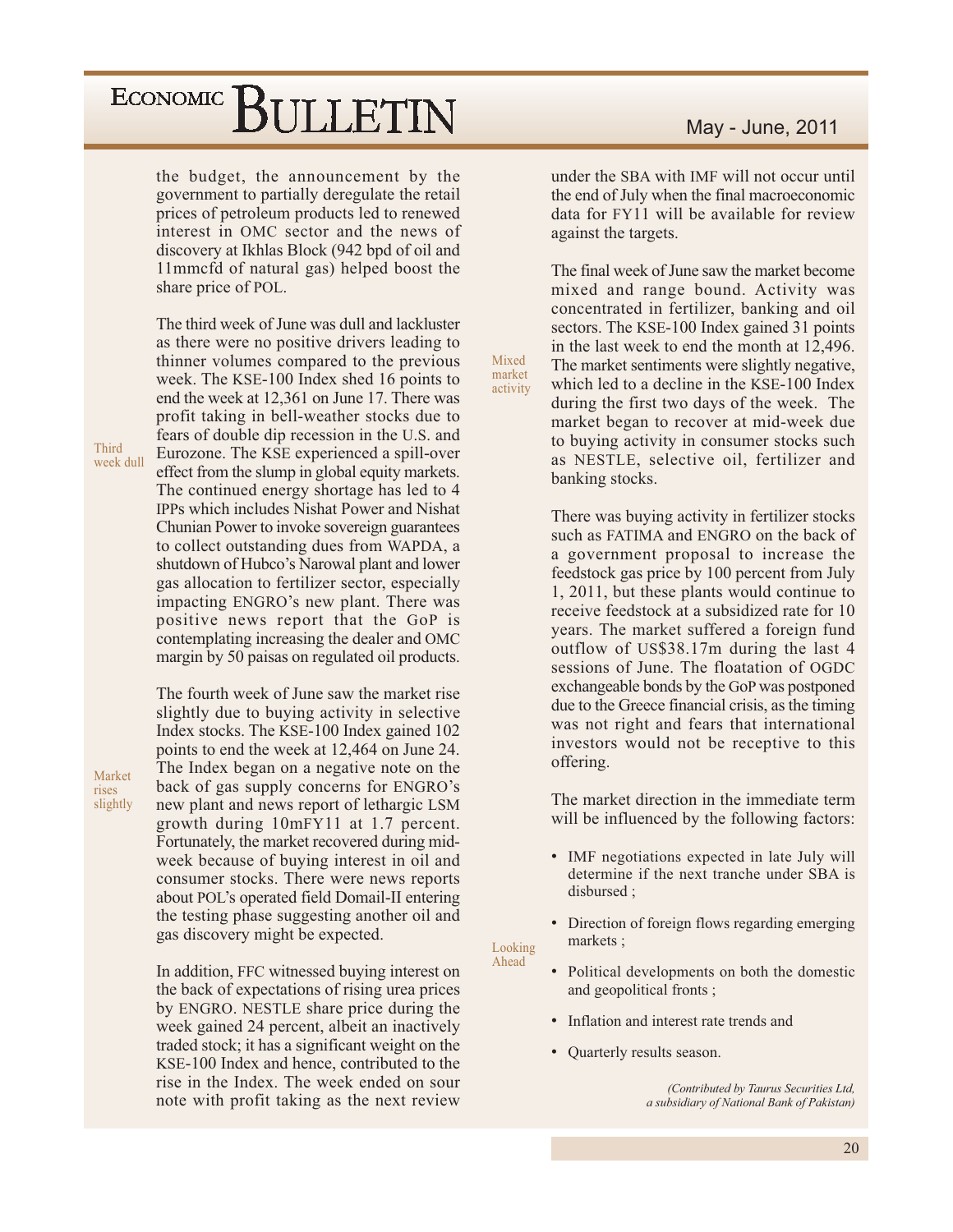### **Book/Report Reviews**

The Economy of Pakistan Revised and Updated Khawaja Amjad Saeed Oxford University Press

The book has been divided into three parts; (i) Pakistan's economic framework, (ii) economic planning and policies, and (iii) the economic manifesto for the country. While the first chapter shows how Pakistan fares in the world economy, the following chapter discusses the leading theories for economic development. The major economic areas, agriculture, manufacturing, financial, balance of payments, resource mobilisation, both domestic and foreign, infrastructural services like education and health, transport, communication and energy resources have been allocated a chapter each.

The chapter on balance of payments not only talks about some of the theoretical aspects of the issue, but also discusses the main causes of disequilibrium in Pakistan's balance of payments, and gives policy options to the problem. The chapter on Financial Sector shows how this sector evolved in Pakistan. There is a brief description of the financial institutions operating in the country. Money and capital markets have been discussed here. This is followed by a chapter on infrastructural services.

The second part of the book deals with Pakistan's planning experience. The objectives and strategy of the various plans have been mentioned here. This section of the book has chapters devoted to agriculture sector policies, industrial sector policies, commercial, monetary and fiscal policies, labour policies. There is an entire chapter on manpower planning. Mention is made of the development strategies pursued during the last six decades and differences are observed in the strategies.

In the second five year plan due consideration was given to the employment issue, however, according to the author it was lacking, as it failed to assess the sector-wise employment potential. The approach was more integrated but lacking in comprehensiveness. To generate employment in the country, a strategy was announced during the 1990s. After the establishment of the manpower division at the federal level, plans are being formulated and specific manpower and employment oriented data is being collected.

The second but last chapter in the book suggests an economic strategy for Pakistan to move out from the vicious circle of poverty.

Tyranny of Language in Education The Problem and its Solution Zubeida Mustafa Ushha Publishing International, 2011

The author talks about the issue of language in education. What should be the approach adopted towards the medium of instruction in our schools. She feels Pakistan has failed to educate its children because our policy makers have defied common sense when drawing up education policies. Hence the result has been abject failure in achieving the goals that have been set in the education sector.

In the first chapter the author talks about the problem and says, "it is intriguing why language has not been given the importance it deserves in Pakistan's education planning. The language to be used in the education system was determined more by accident or default rather than by careful design."

The choice of language in Pakistan's education system has proved to be a complex issue. Language teaching and the medium of instruction have never been determined by factors related to education, such as competence of teachers, availability of books and the mother tongue of the students. The next two chapters in the book touch on the language policy in education in Pakistan.

Over the years ambiguity has surrounded the language policy in education. The author states, "it is time our educationists did some serious and rational thinking on the language issue if they want their education policy to make an impact. If the class barriers have to be smashed, the government will have to come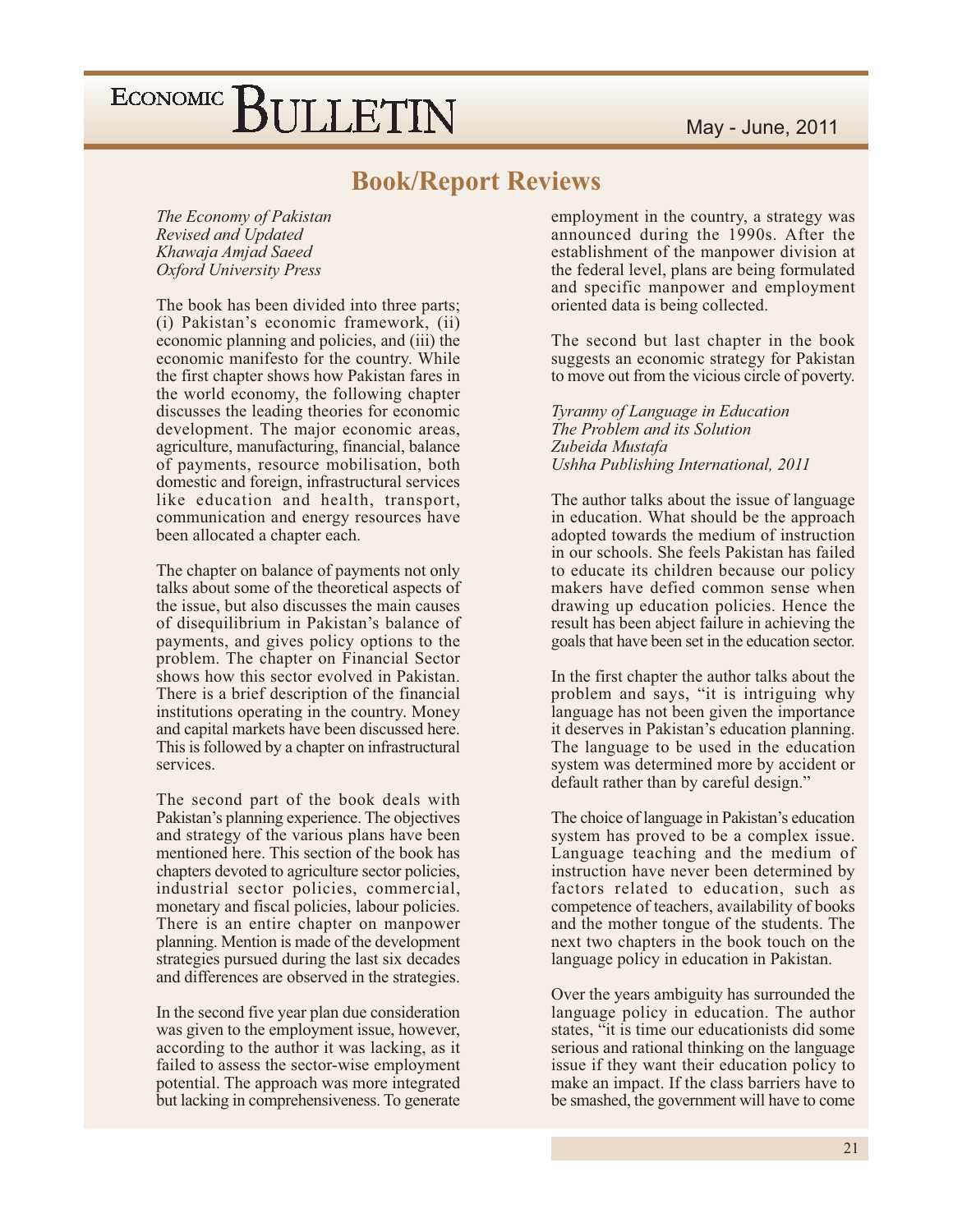forward and take a clear stand on language teaching, especially the medium of instruction.'

There is a chapter on bilingualism, followed by examples from foreign countries and its options in Pakistan, followed by experiences of some bilingual people. The author has visited schools were children of the common man study to get a better understanding of the challenges they face.

What needs to be done is the subject of chapter 8. The government has to take a clear stand on the language policy not only in state matters but also in education. The author recommends that "the child must be taught in the language" of the environment upto Grade 5, while the other languages and English should be taught as a subject. After Grade 6 there should be a choice in the medium. It should be urdu or the language of the environment. English should be taught as a second language from Grade 4 onwards upto Matric."

It is further stated English can be taught as a second language in school without making it the medium of instruction. Therefore, no institution upto the Matric level should be allowed the option of using English as the medium of instruction, which should only be introduced in higher education, that is, in colleges and universities. The crux of the debate on language in this book is that it is stratifying Pakistani society and leading to inequity in education.

The Culture of Power and Governance of Pakistan 1947 - 2008 Ilhan Niaz Oxford University Press 2011

The book explains the decline in the ability of the Pakistani state to govern effectively and in accordance with its own formal constitutional parameters between the 1950s and the 1990s.

The objective of the study is to explain why the Pakistani state thus far has failed to exercise power and act in its own enlightened self interest. Over the years the various reforms that have taken place have misunderstood Pakistan's problems. The author is of the opinion that the reformers have either failed to understand Pakistan's underlying structural imperatives or having understood failed to translate their ideas into practice.

As a result the state has slowly but steadily become ineffective while the society has become increasingly ungovernable. The study covers the period 1947–2008, and ends with the resignation of Pervez Musharraf in August 2008.

The book has been divided into seven chapters. The first gives a historical background to the study, while the second chapter examines the first few years of Pakistan's independence and identifies some of the critical fissures that opened up. Chapter three is essentially about the civil service and higher bureaucracy in Pakistan, chapter four about the military and its role in providing leadership to the state apparatus, while chapter five is about the justice system in Pakistan with particular emphasis on the higher judiciary and the police. Chapter six is about the financial administration of Pakistan and the final chapter addresses the role of corruption in Pakistan.

The book draws to a conclusion that over the last sixty years, Pakistan failed to build upon the positive aspects of the British imperial nomocracy. It has actually done worse through the subversion and destruction, both conscious and unintentional, of the structure, ethos and discipline of the state apparatus.

There is arbitrariness, delay, personalisation and negation of rules and procedures by the servants of the state, which is reflected in growing ineffectiveness. As the state functionaries divert their attention away from the performance of their duties under law it becomes harder for the state machinery to do anything properly. Incompetence creeps in which brings the rulers as well as the state into disrepute. The writer states, "on the one hand Pakistan has many honest but inexperienced bureaucrats while on the other it has a greater number of dishonest ones who invest their time not in performing their statutory functions but in pleasing the boss. The moral relationship within the apparatus, and between the servants of the state, citizens and the leadership, have, consequently, all but collapsed."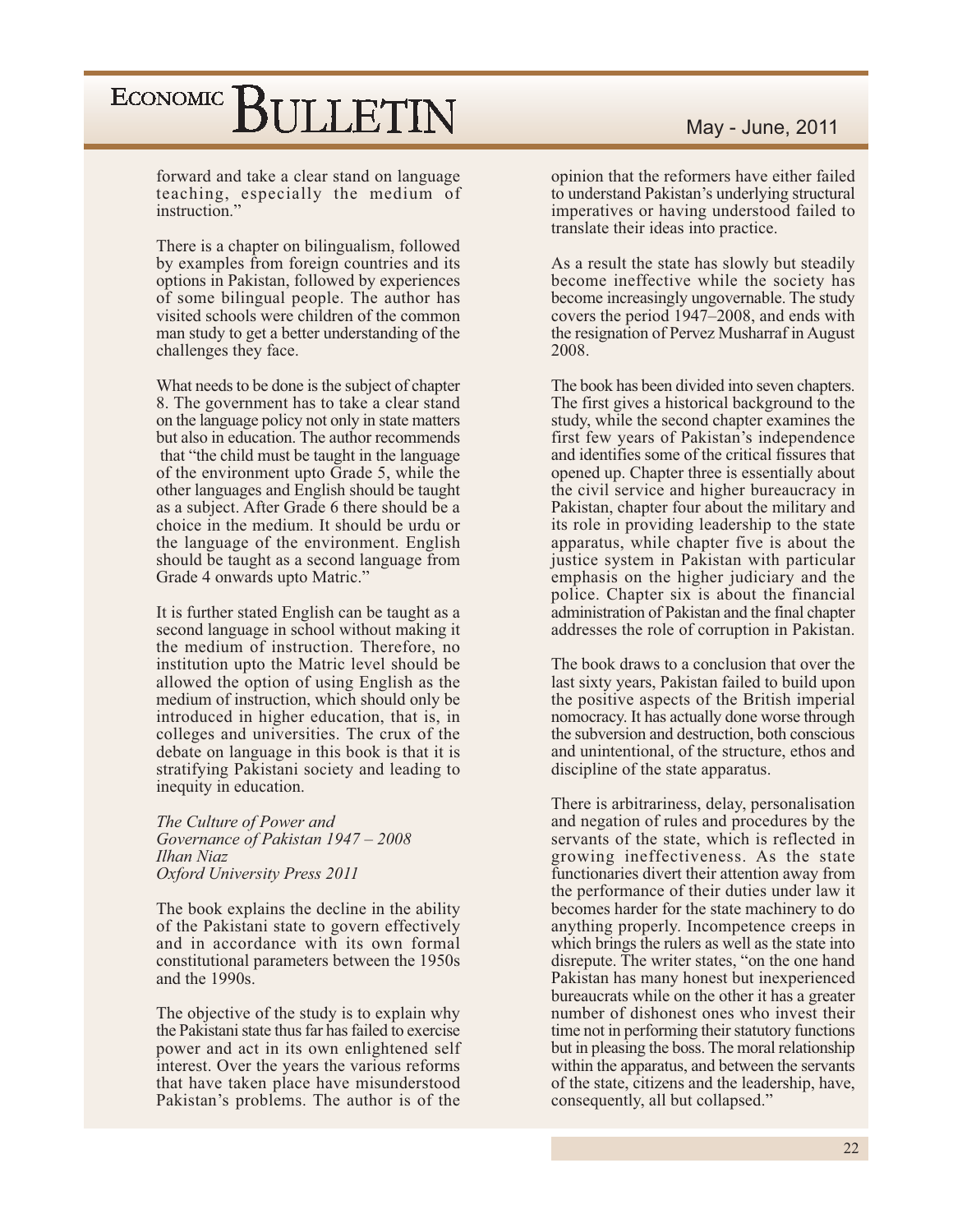|                                  | иммин Есоноту<br>пеу есоноти<br><i>Indicators</i> |         |         |         |         |         |         |              |
|----------------------------------|---------------------------------------------------|---------|---------|---------|---------|---------|---------|--------------|
|                                  | Unit                                              | 2004-05 | 2005-06 | 2006-07 | 2007-08 | 2008-09 | 2009-10 | $2000 - 11P$ |
| <b>Output and Prices</b>         |                                                   |         |         |         |         |         |         |              |
| GNP Size (MP)                    | Rs.bn                                             | 6634    | 7773    | 8831    | 10452   | 13070   | 15403   | 18847        |
| GDP Size (FC)                    | Rs.bn                                             | 6123    | 7158    | 8235    | 9921    | 12110   | 14066   | 17107        |
| Income Per Capita                | $\mathbb{S}$                                      | 724     | 823     | 904     | 1015    | 990     | 1073    | 1254         |
| Real Growth                      | $(^{0}_{0})$                                      |         |         |         |         |         |         |              |
| <b>GNP</b>                       |                                                   | 8.7     | 5.6     | 6.7     | 3.7     | 2.2     | 5.1     | 2.3          |
| <b>GDP</b>                       |                                                   | 9.0     | 5.8     | 6.8     | 3.7     | 1.7     | 3.8     | 2.4          |
| Agriculture                      |                                                   | 6.5     | 6.3     | 4.1     | 1.0     | 4.0     | 0.6     | 1.2          |
| Manufacturing                    |                                                   | 15.5    | 8.7     | 8.3     | 4.8     | $-3.6$  | 5.5     | 3.0          |
| Services Sector                  |                                                   | 8.5     | 6.5     | $7.0\,$ | 6.0     | 1.7     | 2.9     | 4.1          |
| <b>Prices</b>                    | $(\%)$                                            |         |         |         |         |         |         |              |
| <b>Consumer Price Inflation</b>  |                                                   | 9.3     | 7.9     | 7.8     | 12.0    | 20.8    | 11.7    | 13.9         |
| <b>Wholesale Price Inflation</b> |                                                   | 6.8     | 10.1    | 6.9     | 16.4    | 18.2    | 12.6    | 23.4         |
| Food Inflation CPI               |                                                   | 12.5    | 6.9     | 10.3    | 17.6    | 23.7    | 12.5    | 18.0         |
| Non Food Inflation CPI           |                                                   | 7.1     | 8.6     | 6.0     | 7.9     | 18.4    | 11.1    | 10.5         |
| Core Inflation <sup>†</sup>      |                                                   | 7.2     | 7.5     | 5.9     | 8.4     | 17.6    | 11.0    | 9.7          |
| <b>GDP</b> Deflator              |                                                   | 7.0     | 10.5    | 7.7     | 16.2    | 20.0    | 11.9    | $18.8*$      |
| Gold Tezabi (Karachi)            | Rs./10 grams                                      | 8216    | 10317   | 12619   | 16695   | 22195   | 29587   | 39017*       |
| Petrol Super                     | Rs/Ltr                                            | 40.74   | 55.12   | 56.00   | 57.83   | 67.68   | 67.56   | $73.16*$     |
| Kerosene Oil                     | Rs/Ltr                                            | 29.11   | 36.19   | 39.09   | 43.44   | 66.79   | 72.65   | $82.12*$     |
| Wheat Flour (Avg. Quality)       | Rs/Kg                                             | 13.28   | 13.06   | 13.64   | 18.07   | 25.64   | 28.77   | $29.73*$     |
| <b>Savings and Investment</b>    | $%$ GDP                                           |         |         |         |         |         |         |              |
| National Savings                 |                                                   | 17.5    | 18.2    | 17.4    | 13.6    | 12.5    | 13.1    | 13.8         |
| Domestic Savings                 |                                                   | 15.4    | 16.3    | 15.6    | 11.5    | 9.8     | 9.3     | 9.5          |
| Fixed Investment                 |                                                   | 17.5    | 20.5    | 20.9    | 20.5    | 16.6    | 13.8    | 11.8         |
| Public                           |                                                   | 4.3     | 4.8     | 5.6     | 5.4     | 4.3     | 3.6     | 3.3          |
| Private                          |                                                   | 13.1    | 15.7    | 15.4    | 15.0    | 12.3    | 10.2    | 8.5          |
| <b>Public Finance</b>            |                                                   |         |         |         |         |         |         |              |
| Revenue Receipts (Fed Govt)      | $%$ GDP                                           | 13.8    | 14.2    | 14.9    | 14.6    | 14.5    | 14.0    | 14.3         |
| Tax Revenue                      | $%$ GDP                                           | 8.9     | 9.4     | 9.7     | 9.8     | 9.1     | 8.9     | 9.2          |
| Total Expenditure                | $%$ GDP                                           | 17.2    | 18.5    | 19.1    | 22.2    | 19.9    | 20.3    | 18.0         |
| <b>Fiscal Deficit</b>            | $%$ GDP                                           | 3.3     | 4.3     | 4.3     | 7.6     | 5.3     | 6.3     | $4.0\,$      |
| FBR Tax Collection (Fed Govt)    | Rs.bn                                             | 588.4   | 713.4   | 847.2   | 1007.2  | 1161.1  | 1327.0  | 1667.0       |
| <b>Direct Taxes</b>              | $%$ share                                         | 30.1    | 31.5    | 39.4    | 39.6    | 38.2    | 39.9    | 39.4         |
| <b>Indirect Taxes</b>            | $%$ share                                         | 68.9    | 68.5    | 60.6    | 60.4    | 61.8    | 60.2    | 60.5         |
| <b>Internal Debt Outstanding</b> | Rs.bn                                             | 2178    | 2337    | 2610    | 3275    | 3860    | 4654    | 5431         |
| <b>Funded Debt</b>               | % Internal Debt                                   | 59.8    | 62.3    | 64.0    | 68.8    | 67.1    | 68.7    | 64.2         |
| Un-Funded Debt                   | % Internal Debt                                   | 40.1    | 37.7    | 36.0    | 31.2    | 32.9    | 31.3    | 35.8         |
| <b>Monetary Sector</b>           |                                                   |         |         |         |         |         |         |              |
| Growth of Monetary Assets M2     | $\%$                                              | 19.3    | 15.2    | 19.3    | 15.3    | 9.6     | 12.5    | 9.4          |
| Currency in Circulation          | Rs.bn                                             | 665.9   | 740.4   | 840.2   | 982.3   | 1152.2  | 1295.4  | 1510.0       |

### **Pakistan Economy - Key Economic Indicators**

P Provisional

*i*non-food non-energy \* July-March